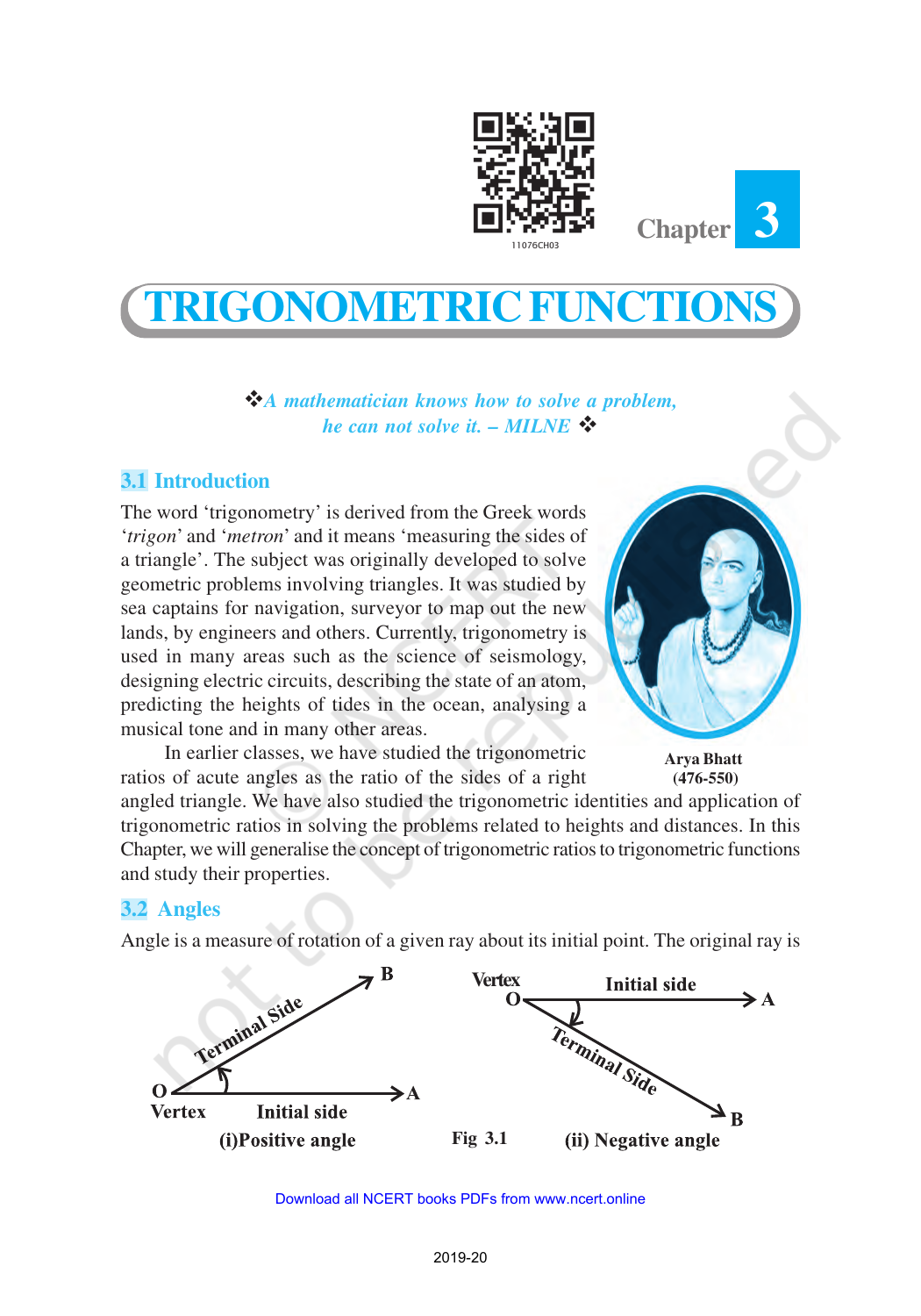called the *initial side* and the final position of the ray after rotation is called the *terminal side* of the angle. The point of rotation is called the *vertex*. If the direction of rotation is anticlockwise, the angle is said to be positive and if the direction of rotation is clockwise, then the angle is *negative* (Fig 3.1). A

**Initial side Terminal Side** 

B

The measure of an angle is the amount of rotation performed to get the terminal side from the initial side. There are several units for measuring angles. The definition of an angle

suggests a unit, viz. *one complete revolution* from the position of the initial side as indicated in Fig 3.2. **Fig 3.2**

This is often convenient for large angles. For example, we can say that a rapidly spinning wheel is making an angle of say 15 revolution per second. We shall describe two other units of measurement of an angle which are most commonly used, viz. degree measure and radian measure.

**3.2.1** *Degree measure* If a rotation from the initial side to terminal side is  $1 \quad \lambda^{\text{th}}$  $\left(\frac{1}{360}\right)^{6}$  of

a revolution, the angle is said to have a measure of one *degree*, written as 1°. A degree is divided into 60 minutes, and a minute is divided into 60 seconds . One sixtieth of a degree is called a *minute*, written as 1′, and one sixtieth of a minute is called a *second*, written as 1″. Thus,  $1^{\circ} = 60'$ ,  $1' = 60''$ 

Some of the angles whose measures are  $360^\circ, 180^\circ, 270^\circ, 420^\circ, -30^\circ, -420^\circ$  are shown in Fig 3.3.



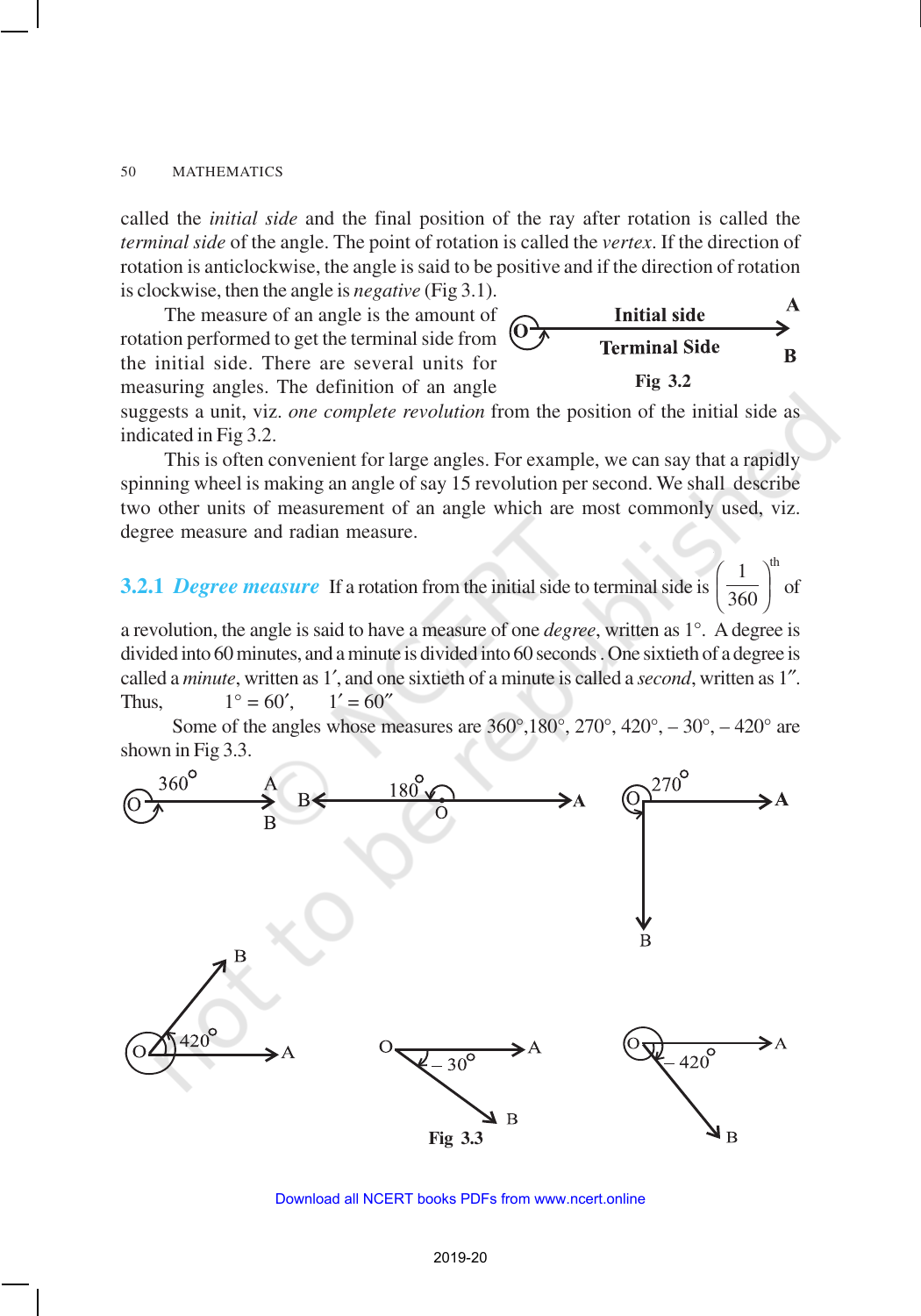**3.2.2** *Radian measure* There is another unit for measurement of an angle, called the *radian* measure. Angle subtended at the centre by an arc of length 1 unit in a unit circle (circle of radius 1 unit) is said to have a measure of 1 radian. In the Fig 3.4(i) to (iv), OA is the initial side and OB is the terminal side. The figures show the

angles whose measures are 1 radian, –1 radian, 1 1  $\frac{1}{2}$  radian and -1 1  $\frac{1}{2}$  radian.



**Fig 3.4 (i) to (iv)**

We know that the circumference of a circle of radius 1 unit is  $2\pi$ . Thus, one complete revolution of the initial side subtends an angle of  $2\pi$  radian.

More generally, in a circle of radius *r*, an arc of length *r* will subtend an angle of 1 radian. It is well-known that equal arcs of a circle subtend equal angle at the centre. Since in a circle of radius *r*, an arc of length *r* subtends an angle whose measure is 1 radian, an arc of length *l* will subtend an angle whose measure is *l*  $\frac{1}{r}$  radian. Thus, if in a circle of radius *r*, an arc of length *l* subtends an angle θ radian at the centre, we have

$$
\theta = \frac{l}{r} \text{ or } l = r \theta.
$$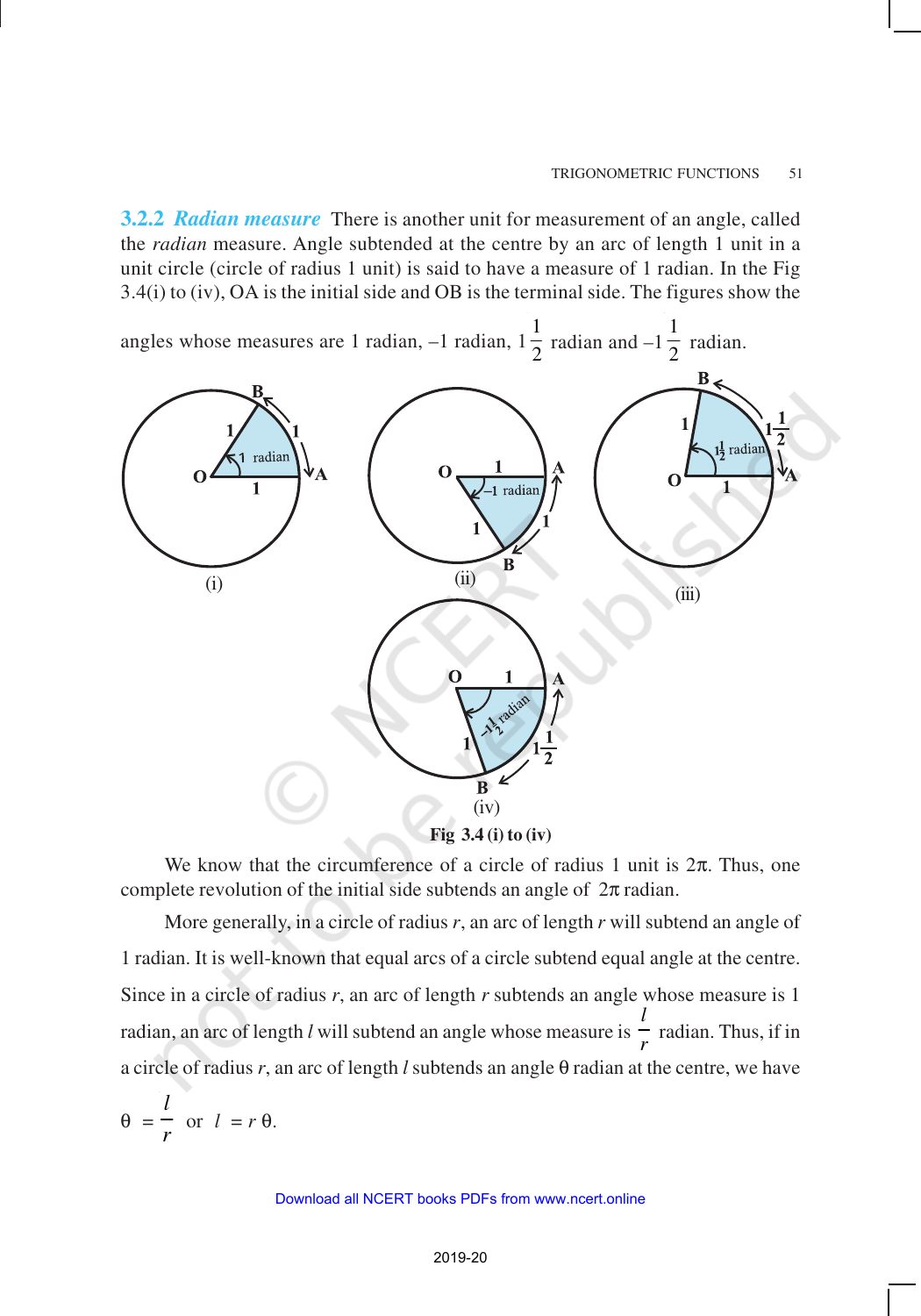## **3.2.3** *Relation between radian and real numbers*

Consider the unit circle with centre O. Let A be any point on the circle. Consider OA as initial side of an angle. Then the length of an arc of the circle will give the radian measure of the angle which the arc will subtend at the centre of the circle. Consider the line PAQ which is tangent to the circle at A. Let the point A represent the real number zero, AP represents positive real number and AQ represents negative real numbers (Fig 3.5). If we rope the line AP in the anticlockwise direction along the circle, and AQ in the clockwise direction, then every real number will correspond to a radian measure and conversely. Thus, radian measures and real numbers can be considered as one and the same.



**3.2.4** *Relation between degree and radian* Since a circle subtends at the centre an angle whose radian measure is  $2\pi$  and its degree measure is 360 $^{\circ}$ , it follows that

 $2\pi$  radian = 360° or  $\pi$  radian = 180°

The above relation enables us to express a radian measure in terms of degree measure and a degree measure in terms of radian measure. Using approximate value

of 
$$
\pi
$$
 as  $\frac{22}{7}$ , we have

1 radian  $=$ 180 π °  $= 57^{\circ} 16'$  approximately.

Also  $1^\circ =$ π  $\frac{180}{180}$  radian = 0.01746 radian approximately.

The relation between degree measures and radian measure of some common angles are given in the following table:

| Degree | $30^\circ$ | $45^\circ$ | $60^\circ$ | $90^\circ$ | $180^\circ$ | $270^\circ$ | $360^\circ$ |
|--------|------------|------------|------------|------------|-------------|-------------|-------------|
| Radian | π          | π          | π          | π          | π           | $3\pi$      | $2\pi$      |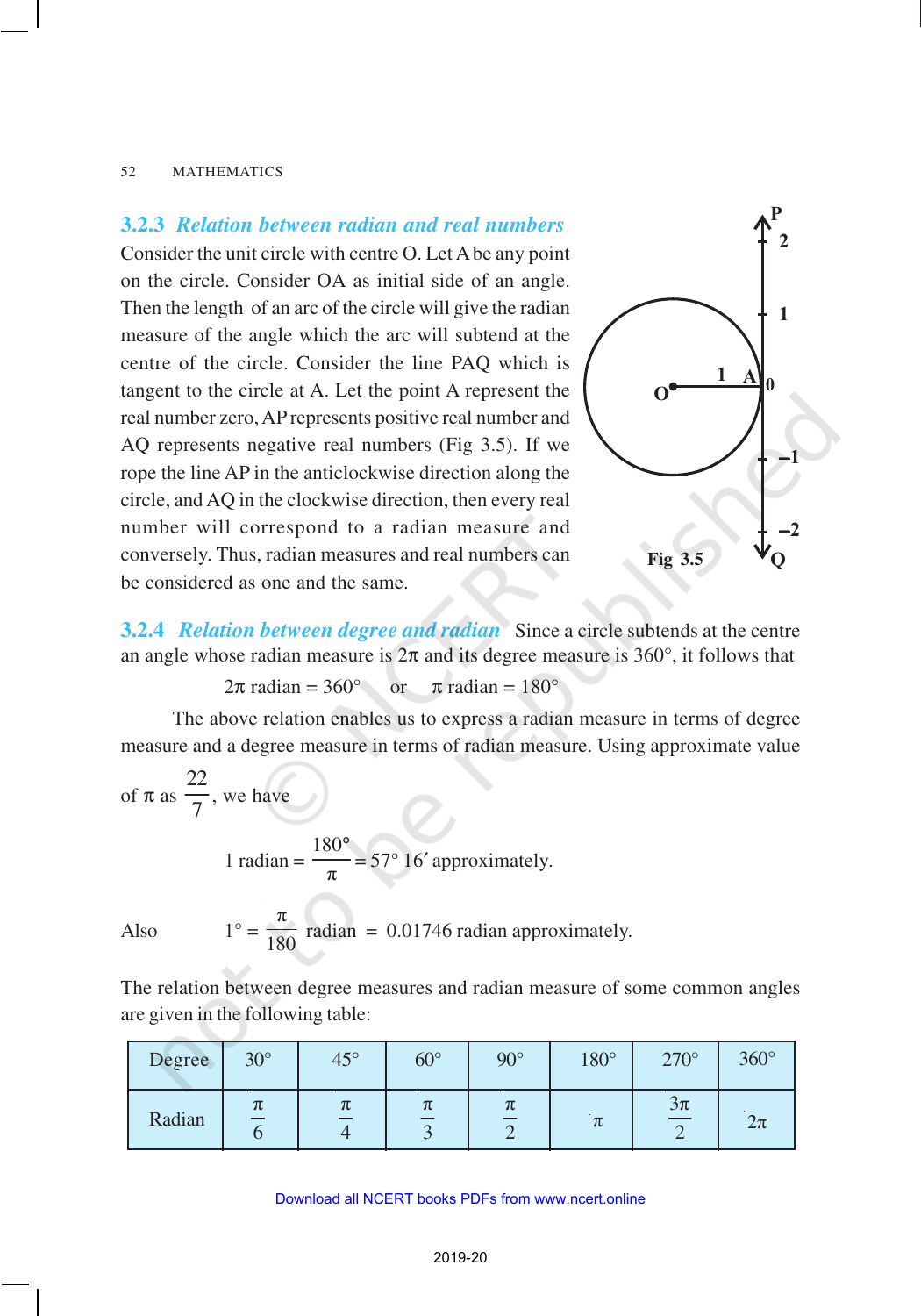### **Notational Convention**

Since angles are measured either in degrees or in radians, we adopt the convention that whenever we write angle  $θ$ °, we mean the angle whose degree measure is  $θ$  and whenever we write angle  $β$ , we mean the angle whose radian measure is  $β$ .

Note that when an angle is expressed in radians, the word 'radian' is frequently

omitted. Thus,  $\pi = 180^{\circ}$  and  $\frac{\pi}{4} = 45$ = 180° and  $\frac{\pi}{4}$  = 45° are written with the understanding that  $\pi$  and π 4 are radian measures. Thus, we can say that

Radian measure = π  $\frac{1}{180}$  × Degree measure

Degree measure = 
$$
\frac{180}{\pi}
$$
 × Radian measure

**Example 1** Convert 40° 20′ into radian measure.

**Solution** We know that  $180^\circ = \pi$  radian.

Hence 
$$
40^{\circ} 20' = 40 \frac{1}{3} \text{ degree} = \frac{\pi}{180} \times \frac{121}{3} \text{ radian} = \frac{121\pi}{540} \text{ radian}.
$$

Therefore  $40^{\circ}$ 

$$
20' = \frac{121\pi}{540} \quad \text{radian.}
$$

**Example 2** Convert 6 radians into degree measure.

**Solution** We know that  $\pi$  radian = 180°.

Hence  $6$  radians  $=$ 180  $\frac{\partial}{\partial \pi} \times 6$  degree =  $1080 \times 7$ 22 × degree = 343 7  $\frac{1}{11}$ degree = 343° +  $7 \times 60$ 11 × minute [as  $1^\circ$  = 60<sup>'</sup>]  $= 343^{\circ} + 38' +$ 2  $\frac{1}{11}$  minute [as 1' = 60"]  $= 343^{\circ} + 38' + 10.9''$   $= 343^{\circ}38' 11''$  approximately. Hence 6 radians =  $343^{\circ}$  38' 11" approximately.

**Example 3** Find the radius of the circle in which a central angle of  $60^\circ$  intercepts an

arc of length 37.4 cm (use  $\pi = \frac{22}{1}$  $=\frac{22}{7}$ ).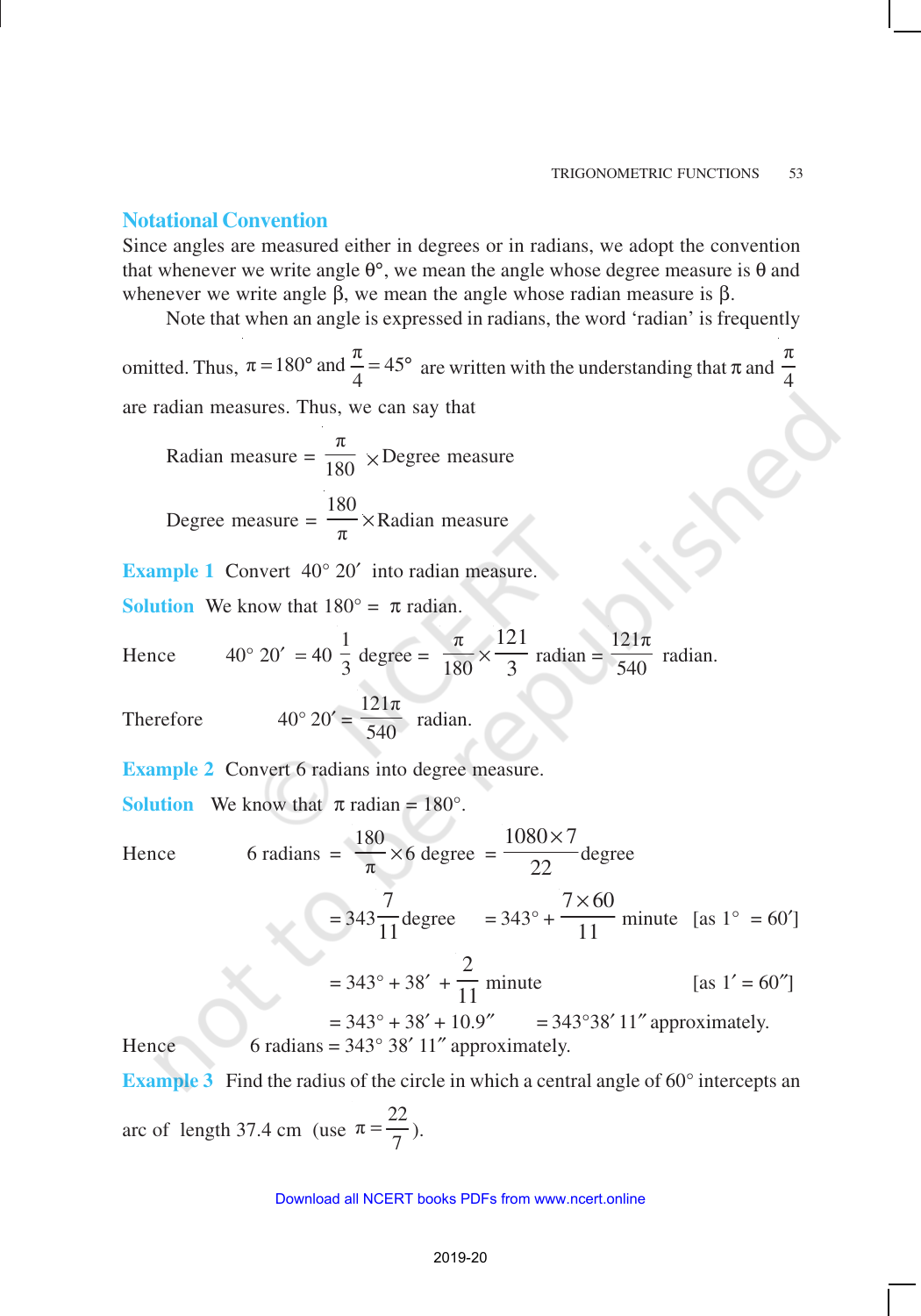**Solution** Here  $l = 37.4$  cm and  $\theta = 60^\circ = \frac{60\pi}{100}$  radian =  $\frac{\pi}{2}$ 180 3

Hence.

by 
$$
r = \frac{l}{\theta}
$$
, we have  

$$
r = \frac{37.4 \times 3}{\pi} = \frac{37.4 \times 3 \times 7}{22} = 35.7 \text{ cm}
$$

**Example 4** The minute hand of a watch is 1.5 cm long. How far does its tip move in 40 minutes? (Use  $\pi = 3.14$ ).

**Solution** In 60 minutes, the minute hand of a watch completes one revolution. Therefore,

in 40 minutes, the minute hand turns through 2  $\frac{1}{3}$  of a revolution. Therefore,  $\theta = \frac{2}{3} \times 360^{\circ}$ 3

or 4π  $\frac{1}{3}$  radian. Hence, the required distance travelled is given by

$$
l = r \theta = 1.5 \times \frac{4\pi}{3}
$$
 cm =  $2\pi$  cm =  $2 \times 3.14$  cm = 6.28 cm.

**Example 5** If the arcs of the same lengths in two circles subtend angles 65° and 110° at the centre, find the ratio of their radii.

**Solution** Let  $r_1$  and  $r_2$  be the radii of the two circles. Given that

$$
\theta_1 = 65^\circ = \frac{\pi}{180} \times 65 = \frac{13\pi}{36}
$$
 radian

and

$$
\theta_2 = 110^\circ = \frac{\pi}{180} \times 110 = \frac{22\pi}{36}
$$
 radian

Let *l* be the length of each of the arc. Then  $l = r_1 \theta_1 = r_2 \theta_2$ , which gives

$$
\frac{13\pi}{36} \times r_1 = \frac{22\pi}{36} \times r_2
$$
, i.e.,  $\frac{r_1}{r_2} = \frac{22}{13}$ 

 $r_1: r_2 = 22:13.$ 

Hence

**EXERCISE 3.1**

**1.** Find the radian measures corresponding to the following degree measures: (i)  $25^{\circ}$  (ii)  $-47^{\circ}30'$  (iii)  $240^{\circ}$  (iv)  $520^{\circ}$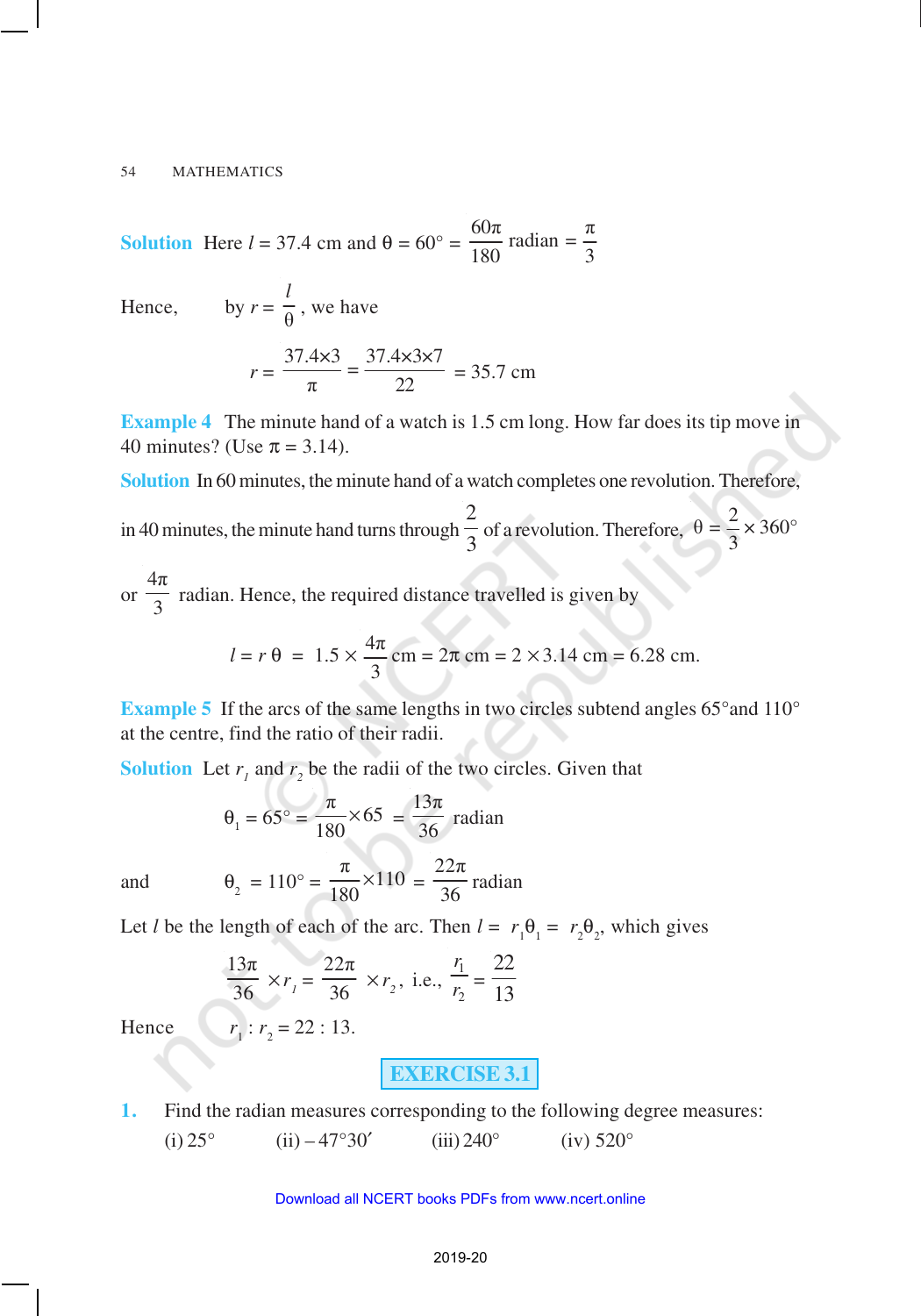**2 .** Find the degree measures corresponding to the following radian measures

(Use 
$$
\pi = \frac{22}{7}
$$
).  
\n(i)  $\frac{11}{16}$  (ii) -4 (iii)  $\frac{5\pi}{3}$  (iv)  $\frac{7\pi}{6}$ 

**3.** A wheel makes 360 revolutions in one minute. Through how many radians does it turn in one second?

**4.** Find the degree measure of the angle subtended at the centre of a circle of

radius 100 cm by an arc of length 22 cm (Use  $\pi = \frac{22}{1}$  $=\frac{22}{7}$ .

- **5.** In a circle of diameter 40 cm, the length of a chord is 20 cm. Find the length of minor arc of the chord.
- **6.** If in two circles, arcs of the same length subtend angles 60° and 75° at the centre, find the ratio of their radii.
- **7.** Find the angle in radian through which a pendulum swings if its length is 75 cm and th e tip describes an arc of length

(i) 10 cm (ii) 15 cm (iii) 21 cm

# **3.3 Trigonometric Functions**

In earlier classes, we have studied trigonometric ratios for acute angles as the ratio of sides of a right angled triangle. We will now extend the definition of trigonometric ratios to any angle in terms of radian measure and study them as trigonometric functions.

Consider a unit circle with centre at origin of the coordinate axes. Let P (*a, b*) be any point on the circle with angle  $AOP = x$  radian, i.e., length of arc  $AP = x$  (Fig 3.6).

We define  $\cos x = a$  and  $\sin x = b$ Since ∆OMP is a right triangle, we have

 $OM^2 + MP^2 = OP^2$  or  $a^2 + b^2 = 1$ Thus, for every point on the unit circle, we have

 $a^2 + b^2 = 1$  or  $\cos^2 x + \sin^2 x = 1$ 

Since one complete revolution subtends an angle of  $2\pi$  radian at the

centre of the circle,  $\angle AOB =$ π 2

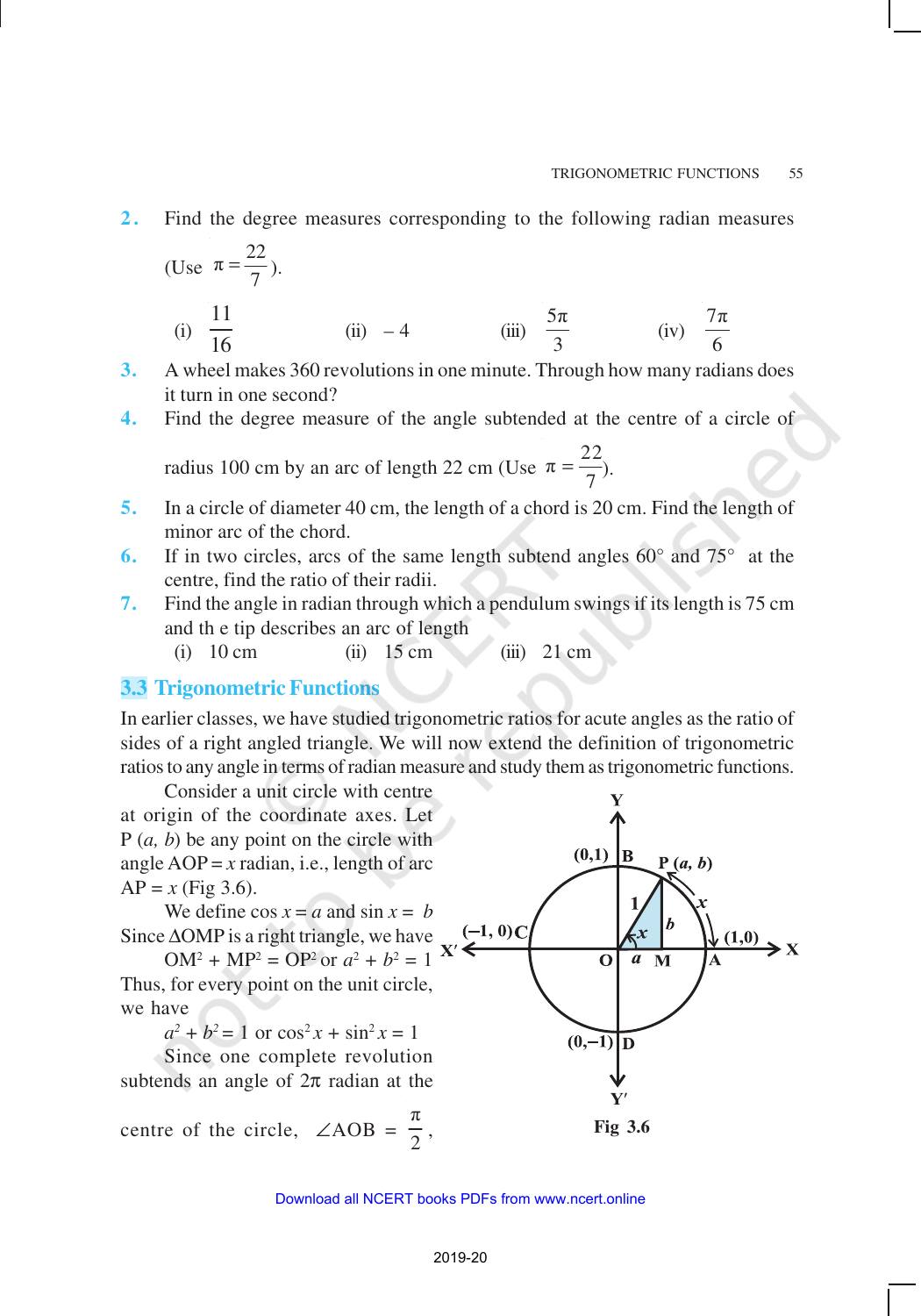$\angle AOC = \pi$  and  $\angle AOD =$ 3π  $\frac{1}{2}$ . All angles which are integral multiples of π  $\frac{1}{2}$  are called *quadrantal angles*. The coordinates of the points A, B, C and D are, respectively,  $(1, 0), (0, 1), (-1, 0)$  and  $(0, -1)$ . Therefore, for quadrantal angles, we have

$$
\cos 0^\circ = 1 \qquad \sin 0^\circ = 0,
$$
  

$$
\cos \frac{\pi}{2} = 0 \qquad \sin \frac{\pi}{2} = 1
$$
  

$$
\cos \pi = -1 \qquad \sin \pi = 0
$$
  

$$
\cos \frac{3\pi}{2} = 0 \qquad \sin \frac{3\pi}{2} = -1
$$
  

$$
\cos 2\pi = 1 \qquad \sin 2\pi = 0
$$

Now, if we take one complete revolution from the point P, we again come back to same point P. Thus, we also observe that if  $x$  increases (or decreases) by any integral multiple of  $2\pi$ , the values of sine and cosine functions do not change. Thus,

 $\sin (2n\pi + x) = \sin x$ ,  $n \in \mathbb{Z}$ ,  $\cos (2n\pi + x) = \cos x$ ,  $n \in \mathbb{Z}$ 

Further,  $\sin x = 0$ , if  $x = 0, \pm \pi, \pm 2\pi, \pm 3\pi, \ldots$ , i.e., when *x* is an integral multiple of  $\pi$ 

and cos  $x = 0$ , if  $x = \pm$ π  $\frac{1}{2}$ ,  $\pm$ 3π  $\frac{1}{2}$ ,  $\pm$ 5π  $\frac{\pi}{2}$ , ... i.e., cos *x* vanishes when *x* is an odd multiple of π  $\frac{1}{2}$ . Thus

 $\sin x = 0$  implies  $x = n\pi$ , where *n* is any integer

 $1 - 1$ 

**cos**  $x = 0$  implies  $x = (2n + 1)$ π  $\frac{1}{2}$ , where *n* is any integer.

We now define other trigonometric functions in terms of sine and cosine functions:

cosec 
$$
x = \frac{1}{\sin x}
$$
,  $x \ne n\pi$ , where *n* is any integer.  
\nsec  $x = \frac{1}{\cos x}$ ,  $x \ne (2n + 1) \frac{\pi}{2}$ , where *n* is any integer.  
\ntan  $x = \frac{\sin x}{\cos x}$ ,  $x \ne (2n + 1) \frac{\pi}{2}$ , where *n* is any integer.  
\ncot  $x = \frac{\cos x}{\sin x}$ ,  $x \ne n \pi$ , where *n* is any integer.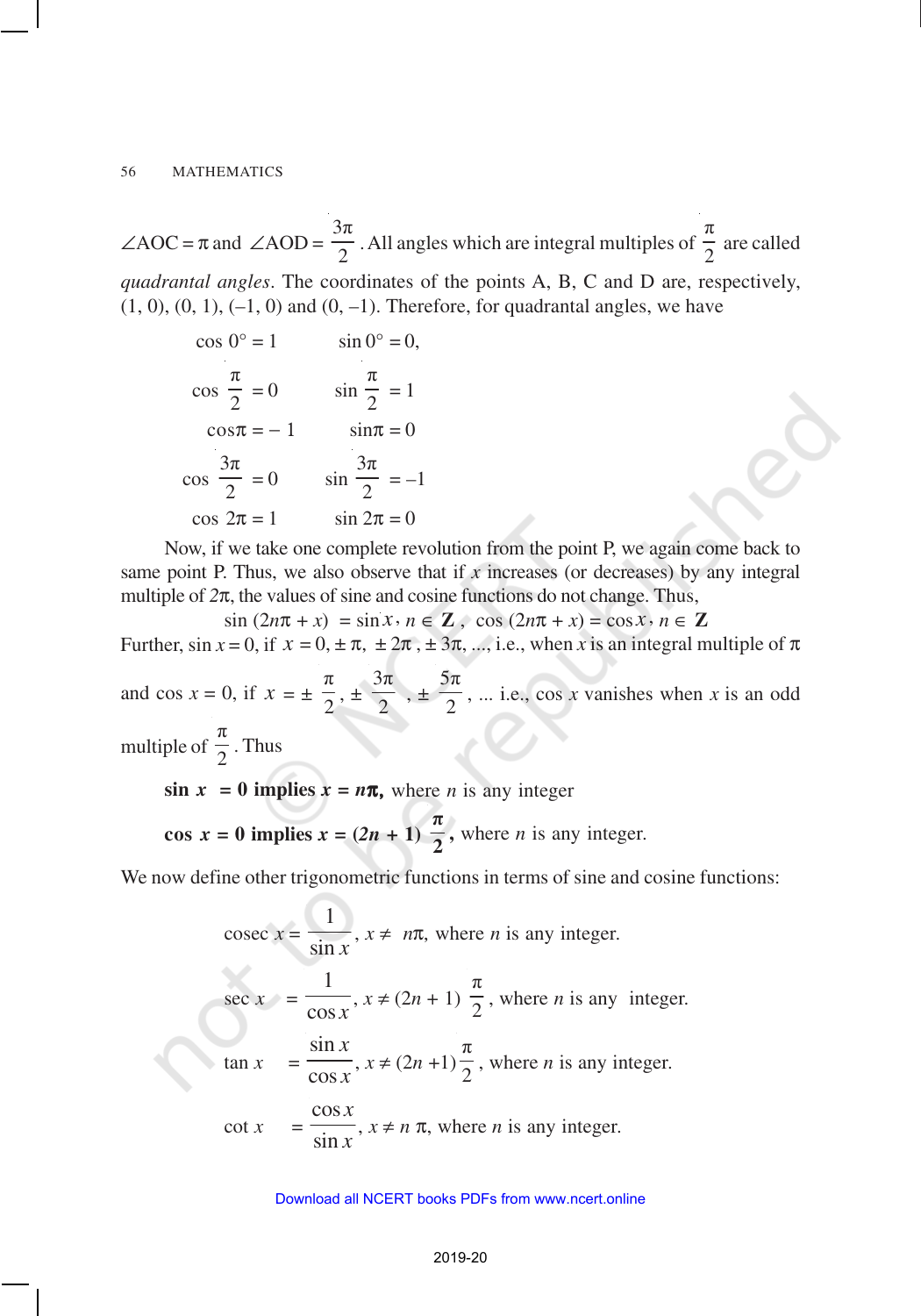We have shown that for all real *x*,  $\sin^2 x + \cos^2 x = 1$ 

It follows that

$$
1 + \tan^2 x = \sec^2 x \qquad \text{(why?)}
$$

 $1 + \cot^2 x = \csc^2 x$  (why?)

In earlier classes, we have discussed the values of trigonometric ratios for  $0^{\circ}$ , 30°, 45°, 60° and 90°. The values of trigonometric functions for these angles are same as that of trigonometric ratios studied in earlier classes. Thus, we have the following table:

|        | $0^{\circ}$ | $\pi$<br>6           | $\pi$<br>$\overline{4}$ | $\pi$<br>$\overline{3}$ | $\pi$<br>$\overline{2}$ | $\pi$    | $3\pi$<br>$\mathcal{D}$ | $2\pi$         |
|--------|-------------|----------------------|-------------------------|-------------------------|-------------------------|----------|-------------------------|----------------|
| sin    | 0           | $\overline{2}$       | $\sqrt{2}$              | $\overline{2}$          |                         | $\theta$ |                         | $\theta$       |
| $\cos$ |             | $\frac{\sqrt{3}}{2}$ | $\sqrt{2}$              | $\overline{2}$          | $\left( \right)$        |          |                         |                |
| tan    |             | $\sqrt{3}$           |                         | $\sqrt{3}$              | not<br>defined          | $\theta$ | not<br>defined          | $\overline{0}$ |

The values of cosec *x*, sec *x* and cot *x* are the reciprocal of the values of sin *x*, cos *x* and tan *x*, respectively.

## **3.3.1** *Sign of trigonometric functions*

Let  $P(a, b)$  be a point on the unit circle with centre at the origin such that  $\angle AOP = x$ . If  $\angle AOQ = -x$ , then the coordinates of the point Q will be  $(a, -b)$ (Fig 3.7). Therefore

 $\cos(-x) = \cos x$ 

and  $\sin(-x) = -\sin x$ 

Since for every point P (*a, b*) on the unit circle,  $-1 \le a \le 1$  and **Fig 3.7** 

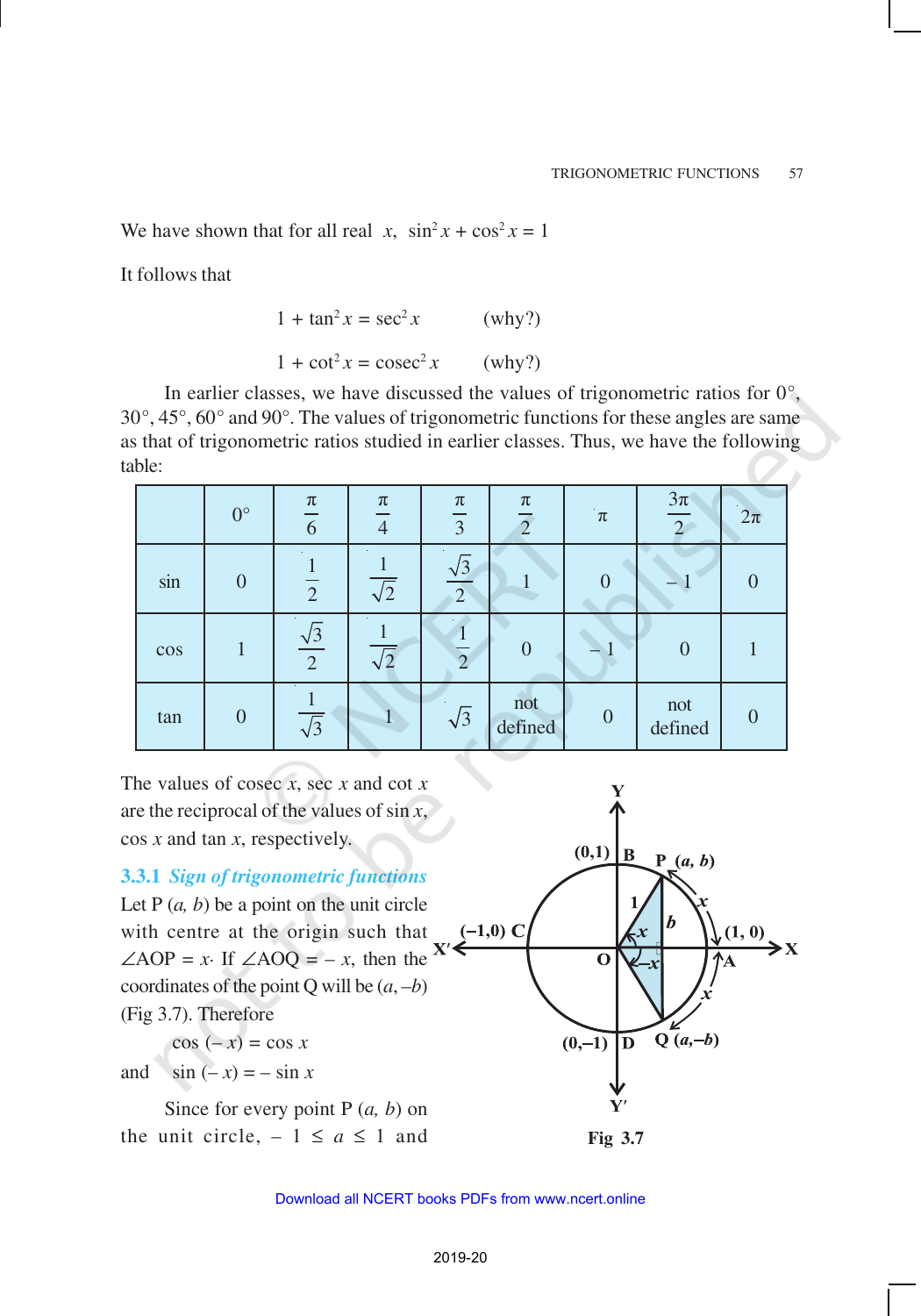$-1 \leq b \leq 1$ , we have  $-1 \leq \cos x \leq 1$  and  $-1 \leq \sin x \leq 1$  for all *x*. We have learnt in previous classes that in the first quadrant  $(0 < x <$ π  $\frac{1}{2}$ ) *a* and *b* are both positive, in the second quadrant ( π  $\frac{\pi}{2}$  < *x* <  $\pi$ ) *a* is negative and *b* is positive, in the third quadrant  $(\pi < x <$ 3π  $\frac{1}{2}$ ) *a* and *b* are both negative and in the fourth quadrant ( 3π  $\frac{\pi}{2}$  < *x* < 2 $\pi$ ) *a* is positive and *b* is negative. Therefore, sin *x* is positive for  $0 < x < \pi$ , and negative for  $\pi < x < 2\pi$ . Similarly, cos *x* is positive for  $0 < x < \pi$ π  $\frac{1}{2}$ , negative for π  $\frac{1}{2}$  < *x* <  $3\pi$  $\frac{1}{2}$  and also positive for  $3\pi$  $\frac{\pi}{2}$  <  $x$  <  $2\pi$ . Likewise, we can find the signs of other trigonometric

|          |       | $\overline{\rm II}$ | III       | IV        |
|----------|-------|---------------------|-----------|-----------|
| $\sin x$ |       | +                   |           |           |
| $\cos x$ | $+$   |                     |           | $\ddot{}$ |
| tan x    | $+$   |                     | $\ddot{}$ |           |
| cosec x  | $+$   | ۰                   |           |           |
| sec x    | $\pm$ |                     |           | $\ddot{}$ |
| $\cot x$ |       |                     | +         |           |

functions in different quadrants. In fact, we have the following table.

**3.3.2** *Domain and range of trigonometric functions* From the definition of sine and cosine functions, we observe that they are defined for all real numbers. Further, we observe that for each real number *x*,

– 1 ≤ sin *x* ≤ 1 and – 1 ≤ cos *x* ≤ 1

Thus, domain of  $y = \sin x$  and  $y = \cos x$  is the set of all real numbers and range is the interval  $[-1, 1]$ , i.e.,  $-1 \le y \le 1$ .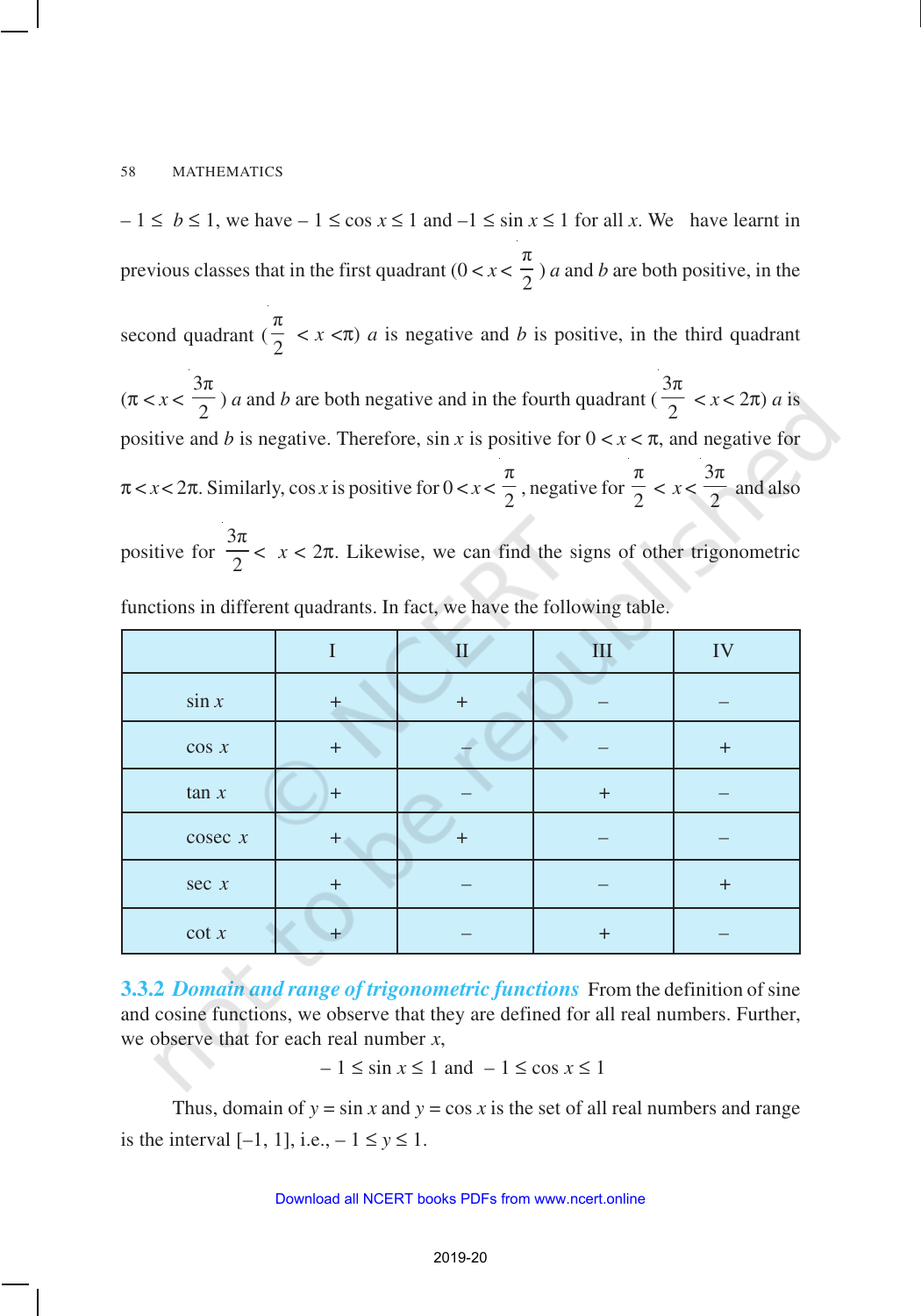Since cosec  $x =$ 1  $\frac{\sin x}{\sin x}$ , the domain of *y* = cosec *x* is the set { *x* : *x*  $\in$  **R** and  $x \neq n \pi$ ,  $n \in \mathbb{Z}$  and range is the set  $\{y : y \in \mathbb{R}, y \geq 1 \text{ or } y \leq -1\}$ . Similarly, the domain of  $y = \sec x$  is the set  $\{x : x \in \mathbf{R} \text{ and } x \neq (2n + 1)\}$ π  $\frac{\pi}{2}$ ,  $n \in \mathbb{Z}$  and range is the set {*y* : *y* ∈ **R**, *y* ≤ – 1or *y* ≥ 1}. The domain of *y* = tan *x* is the set {*x* : *x* ∈ **R** and  $x \neq (2n + 1)$ π  $\frac{\pi}{2}$ ,  $n \in \mathbb{Z}$  and range is the set of all real numbers. The domain of  $y = \cot x$  is the set  $\{x : x \in \mathbb{R} \text{ and } x \neq n \pi, n \in \mathbb{Z}\}\$  and the range is the set of all real numbers.

π We further observe that in the first quadrant, as *x* increases from 0 to  $\frac{1}{2}$ , sin *x* π increases from 0 to 1, as *x* increases from  $\frac{\pi}{2}$  to  $\pi$ , sin *x* decreases from 1 to 0. In the 3π third quadrant, as  $x$  increases from  $\pi$  to  $\frac{1}{2}$ , sin *x* decreases from 0 to –1 and finally, in  $3\pi$  $\frac{\pi}{2}$  to  $2\pi$ . the fourth quadrant, sin  $x$  increases from  $-1$  to 0 as  $x$  increases from Similarly, we can discuss the behaviour of other trigonometric functions. In fact, we have the following table:  $\overline{C}$ 

|        | I quadrant            | II quadrant                                                                                 | III quadrant                                                                                                             | IV quadrant                   |
|--------|-----------------------|---------------------------------------------------------------------------------------------|--------------------------------------------------------------------------------------------------------------------------|-------------------------------|
| sin    | increases from 0 to 1 | decreases from 1 to 0                                                                       | decreases from 0 to $-1$ lincreases from $-1$ to 0                                                                       |                               |
| $\cos$ |                       |                                                                                             | decreases from 1 to 0 decreases from 0 to – 1 increases from –1 to 0 increases from 0 to 1                               |                               |
| tan    |                       | increases from 0 to $\infty$   increases from $-\infty$ to 0   increases from 0 to $\infty$ |                                                                                                                          | increases from $-\infty$ to 0 |
| cot    |                       | decreases from $\infty$ to 0 decreases from 0 to- $\infty$ decreases from $\infty$ to 0     |                                                                                                                          | decreases from 0 to $-\infty$ |
| sec    |                       |                                                                                             | increases from 1 to $\infty$ increases from $-\infty$ to-1 decreases from $-1$ to- $\infty$ decreases from $\infty$ to 1 |                               |
| cosec  |                       | decreases from $\infty$ to 1 increases from 1 to $\infty$                                   | increases from $-\infty$ to-1 decreases from-1to- $\infty$                                                               |                               |

*Remark* In the above table, the statement tan *x* increases from 0 to  $\infty$  (infinity) for  $0 < x <$ π  $\frac{1}{2}$  simply means that tan *x* increases as *x* increases for  $0 < x <$ π  $\frac{1}{2}$  and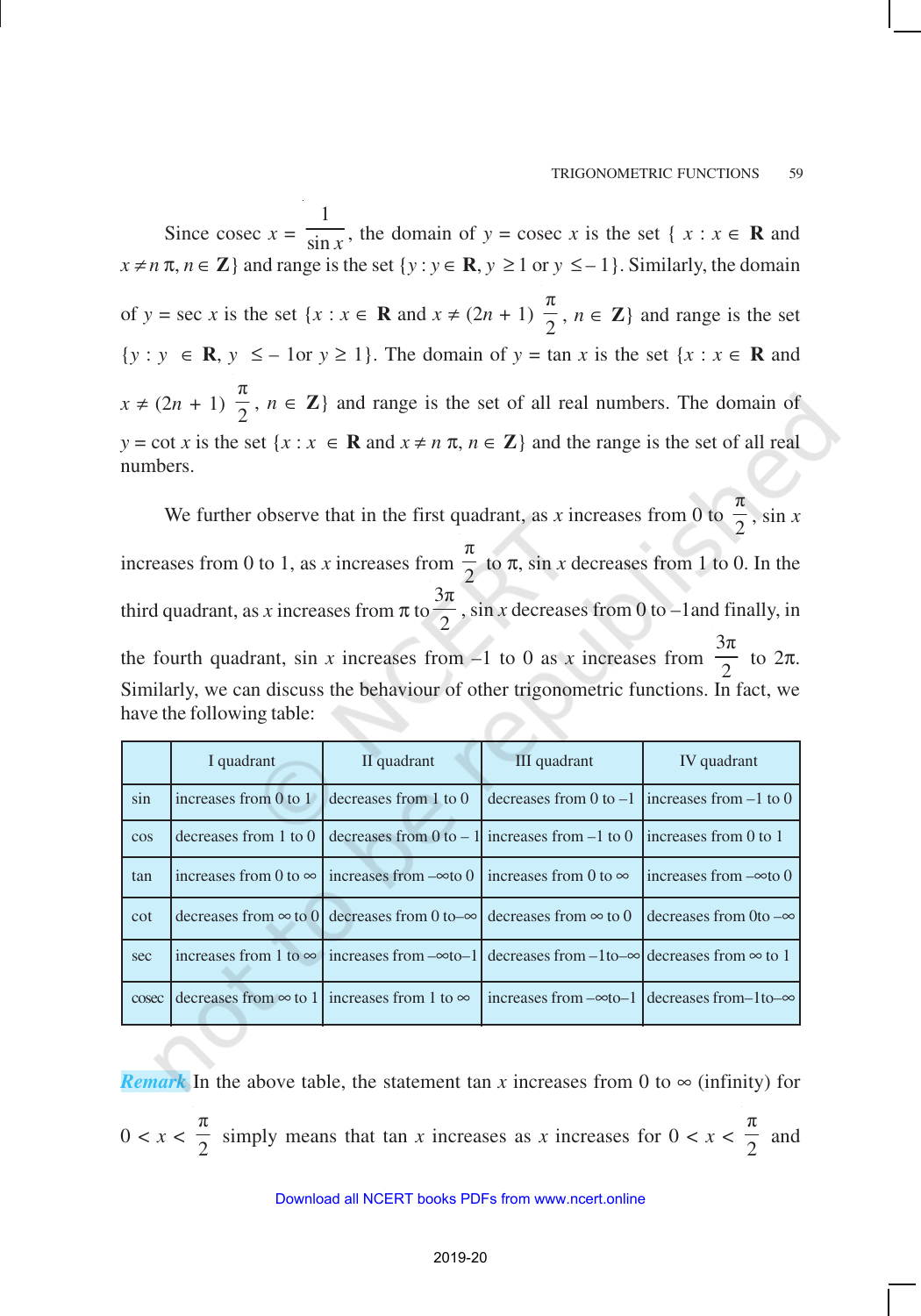assumes arbitraily large positive values as *x* approaches to π  $\frac{1}{2}$ . Similarly, to say that cosec *x* decreases from  $-1$  to  $-\infty$  (minus infinity) in the fourth quadrant means that cosec *x* decreases for  $x \in$  ( 3π  $\frac{\pi}{2}$ ,  $2\pi$ ) and assumes arbitrarily large negative values as *x* approaches to  $2\pi$ . The symbols  $\infty$  and  $-\infty$  simply specify certain types of behaviour of functions and variables.

We have already seen that values of sin *x* and cos *x* repeats after an interval of 2π. Hence, values of cosec *x* and sec *x* will also repeat after an interval of 2π. We



Download all NCERT books PDFs from [www.ncert.online](http://www.ncert.online)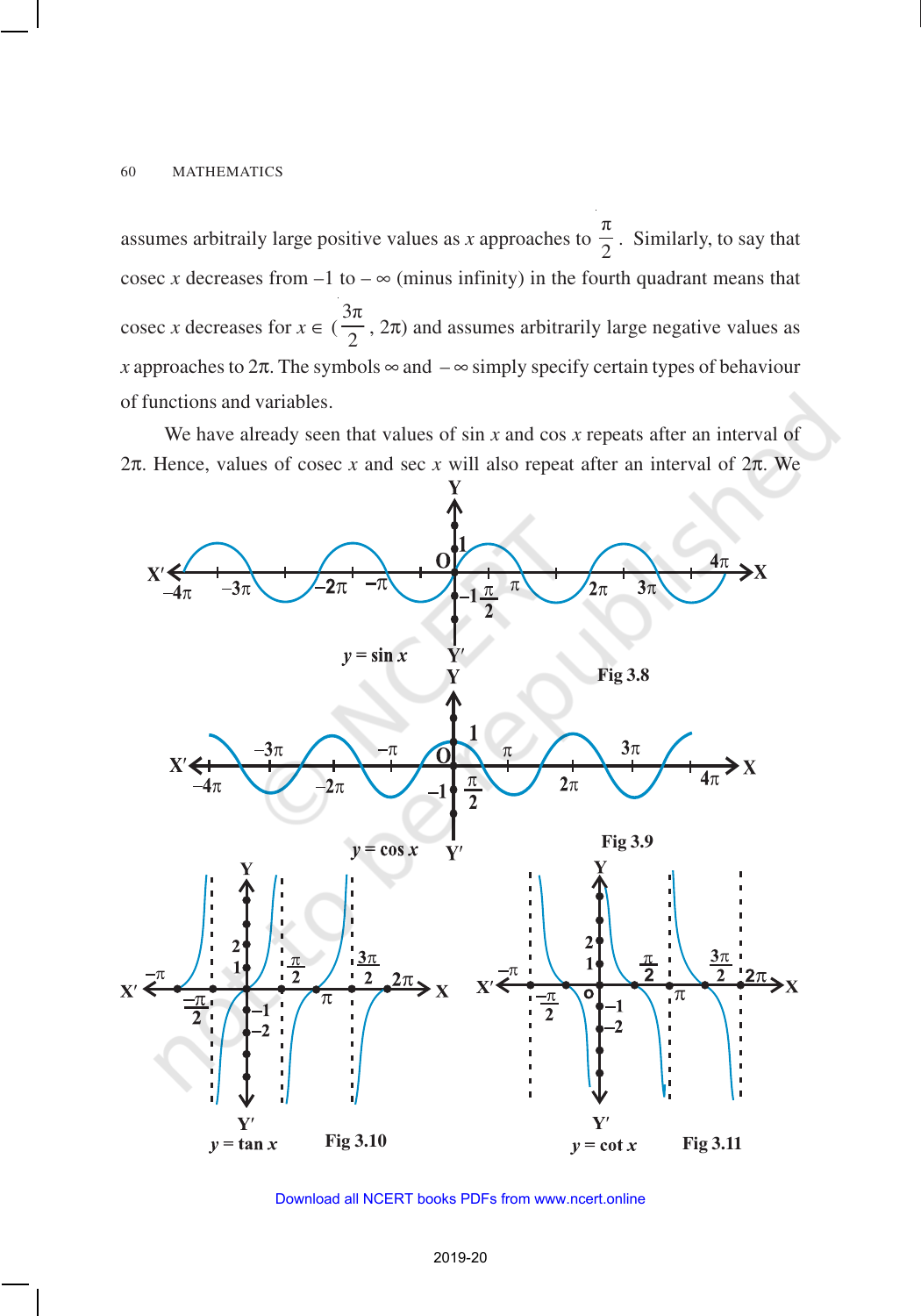

shall see in the next section that tan  $(\pi + x) = \tan x$ . Hence, values of tan *x* will repeat after an interval of  $\pi$ . Since cot *x* is reciprocal of tan *x*, its values will also repeat after an interval of  $\pi$ . Using this knowledge and behaviour of trigonometic functions, we can sketch the graph of these functions. The graph of these functions are given above:

**Example 6** If  $\cos x = -\frac{3}{x}$ 5 , *x* lies in the third quadrant, find the values of other five

trigonometric functions.

**Solution** Since  $\cos x =$ 3  $-\frac{3}{5}$ , we have sec  $x = -\frac{5}{3}$ 3 − Now  $\sin^2 x + \cos^2 x = 1$ , i.e.,  $\sin^2 x = 1 - \cos^2 x$ or  $\sin^2 x = 1 - \frac{9}{2}$ 25 = 16 25 Hence  $\sin x = \pm \frac{4}{5}$ 

5

Since *x* lies in third quadrant, sin *x* is negative. Therefore

$$
\sin x = -\frac{4}{5}
$$

which also gives

$$
cosec x = -\frac{5}{4}
$$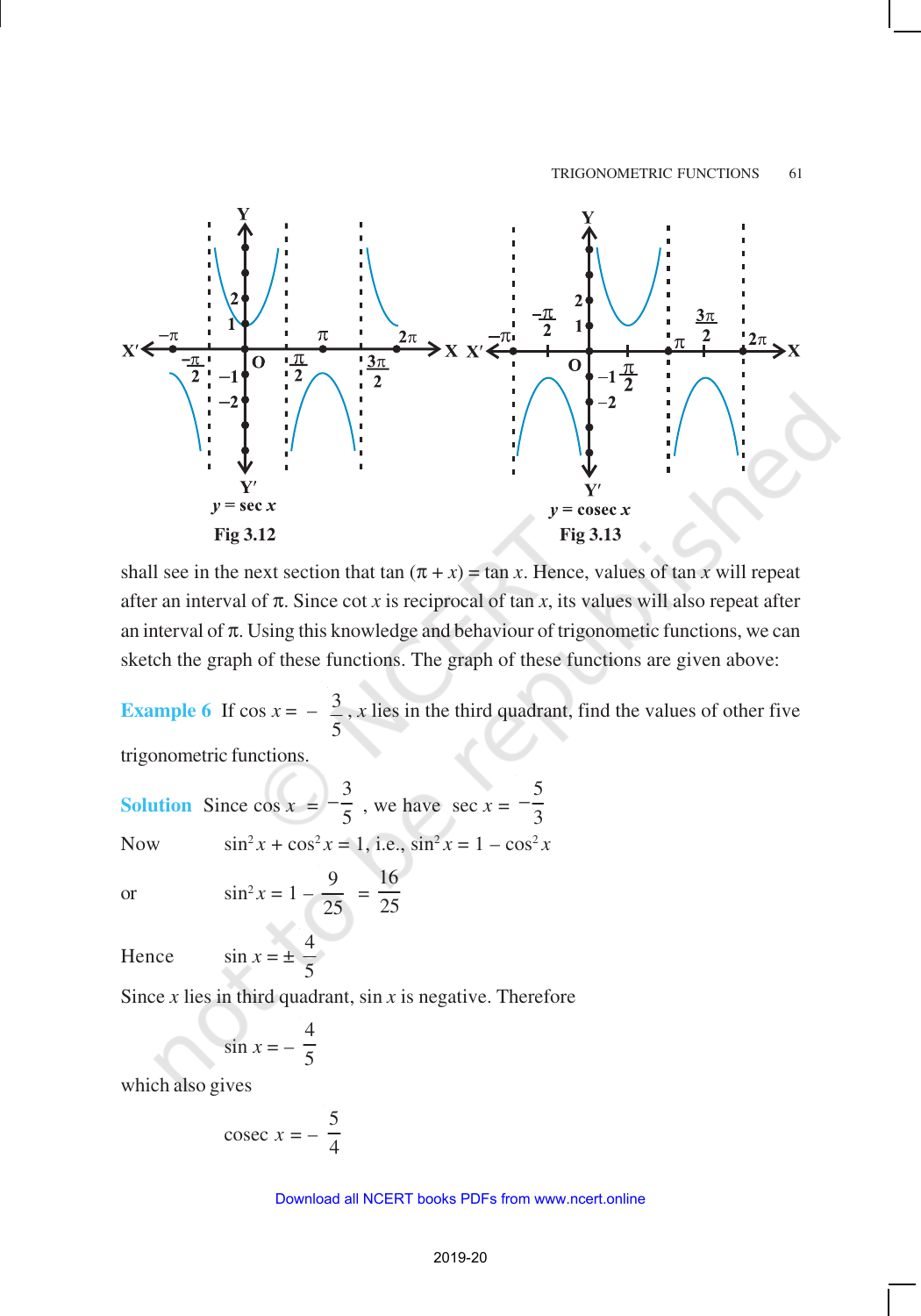Further, we have

$$
\tan x = \frac{\sin x}{\cos x} = \frac{4}{3} \text{ and } \cot x = \frac{\cos x}{\sin x} = \frac{3}{4}.
$$

**Example 7** If  $\cot x = -$ 5  $\frac{1}{12}$ , *x* lies in second quadrant, find the values of other five trigonometric functions.

**Solution** Since 
$$
\cot x = -\frac{5}{12}
$$
, we have  $\tan x = -\frac{12}{5}$ 

Now 
$$
\sec^2 x = 1 + \tan^2 x = 1 + \frac{144}{25} = \frac{169}{25}
$$

Hence 
$$
\sec x = \pm \frac{13}{5}
$$

Since  $x$  lies in second quadrant, sec  $x$  will be negative. Therefore

5

$$
\sec x = -\frac{13}{5},
$$

which also gives

$$
\cos x = -\frac{5}{13}
$$

Further, we have

$$
\sin x = \tan x \cos x = \left(-\frac{12}{5}\right) \times \left(-\frac{5}{13}\right) = \frac{12}{13}
$$

and c

$$
\csc x = \frac{1}{\sin x} = \frac{13}{12}.
$$

**Example 8** Find the value of sin  $31\pi$  $\frac{1}{3}$ .

**Solution** We know that values of sin *x* repeats after an interval of  $2\pi$ . Therefore

$$
\sin \frac{31\pi}{3} = \sin (10\pi + \frac{\pi}{3}) = \sin \frac{\pi}{3} = \frac{\sqrt{3}}{2}
$$

.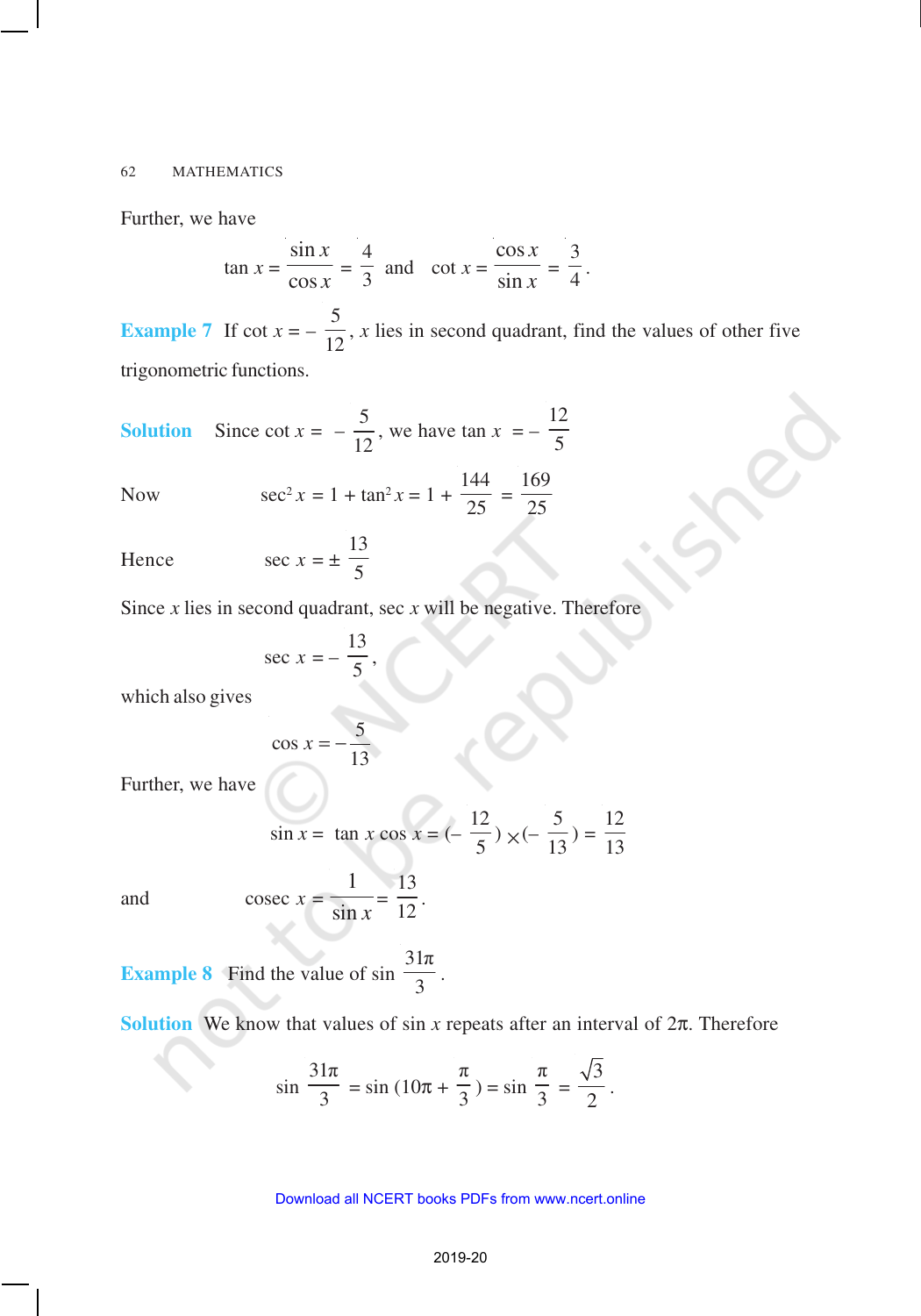**Example 9** Find the value of cos  $(-1710^{\circ})$ .

**Solution** We know that values of cos *x* repeats after an interval of  $2\pi$  or 360°. Therefore,  $\cos(-1710^\circ) = \cos(-1710^\circ + 5 \times 360^\circ)$  $=$  cos (-1710 $^{\circ}$  + 1800 $^{\circ}$ ) = cos 90 $^{\circ}$  = 0.

**EXERCISE 3.2**

Find the values of other five trigonometric functions in Exercises 1 to 5.

- 1.  $\cos x = -$ 1  $\frac{1}{2}$ , *x* lies in third quadrant. 2.  $\sin x =$ 3  $\frac{1}{5}$ , *x* lies in second quadrant. **3.**  $\cot x = \frac{1}{4}$ 3 , *x* lies in third quadrant.
- 4. sec  $x =$ 13  $\frac{\pi}{5}$ , *x* lies in fourth quadrant.
- **5.**  $\tan x = -$ 5  $\overline{12}$ , *x* lies in second quadrant.

Find the values of the trigonometric functions in Exercises 6 to 10.

**6.** sin 765° **7.** cosec (– 1410°) **8.** tan  $19\pi$ 3 **9.** sin (–  $11\pi$  $\frac{1}{3}$ ) **10.** cot (–  $15\pi$  $\frac{1}{4}$ 

# **3.4 Trigonometric Functions of Sum and Difference of Two Angles**

In this Section, we shall derive expressions for trigonometric functions of the sum and difference of two numbers (angles) and related expressions. The basic results in this connection are called *trigonometric identities*. We have seen that

- **1.**  $\sin(-x) = -\sin x$
- **2.**  $\cos(-x) = \cos x$

We shall now prove some more results: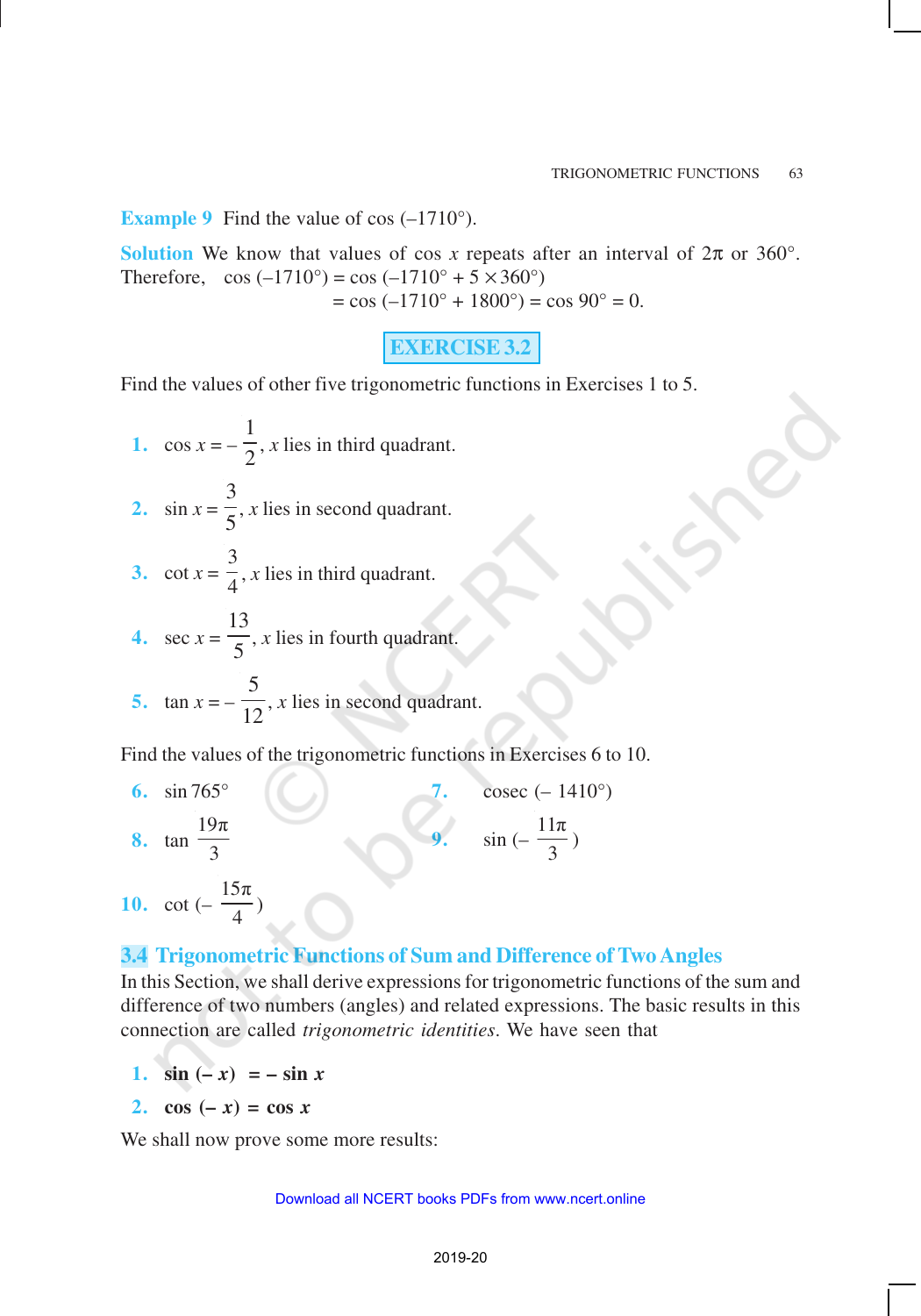### 3. **cos**  $(x + y) = \cos x \cos y - \sin x \sin y$

Consider the unit circle with centre at the origin. Let *x* be the angle  $P_4OP_1$  and *y* be the angle  $P_1OP_2$ . Then  $(x + y)$  is the angle  $P_4OP_2$ . Also let  $(-y)$  be the angle  $P_4OP_3$ . Therefore,  $P_1$ ,  $P_2$ ,  $P_3$  and  $P_4$  will have the coordinates  $P_1(\cos x, \sin x)$ ,  $P_2$  [cos (*x* + *y*), sin (*x* + *y*)],  $P_3$  [cos (– *y*), sin (– *y*)] and  $P_4$  (1, 0) (Fig 3.14).



**Fig 3.14**

Consider the triangles  $P_1OP_3$  and  $P_2OP_4$ . They are congruent (Why?). Therefore,  $P_1P_3$  and  $P_2P_4$  are equal. By using distance formula, we get

$$
P_1 P_3^2 = [\cos x - \cos (-y)]^2 + [\sin x - \sin(-y)]^2
$$
  
=  $(\cos x - \cos y)^2 + (\sin x + \sin y)^2$   
=  $\cos^2 x + \cos^2 y - 2 \cos x \cos y + \sin^2 x + \sin^2 y + 2\sin x \sin y$   
=  $2 - 2 (\cos x \cos y - \sin x \sin y)$  (Why?)  
Also,  $P_2 P_4^2 = [1 - \cos (x + y)]^2 + [0 - \sin (x + y)]^2$   
=  $1 - 2\cos (x + y) + \cos^2 (x + y) + \sin^2 (x + y)$   
=  $2 - 2 \cos (x + y)$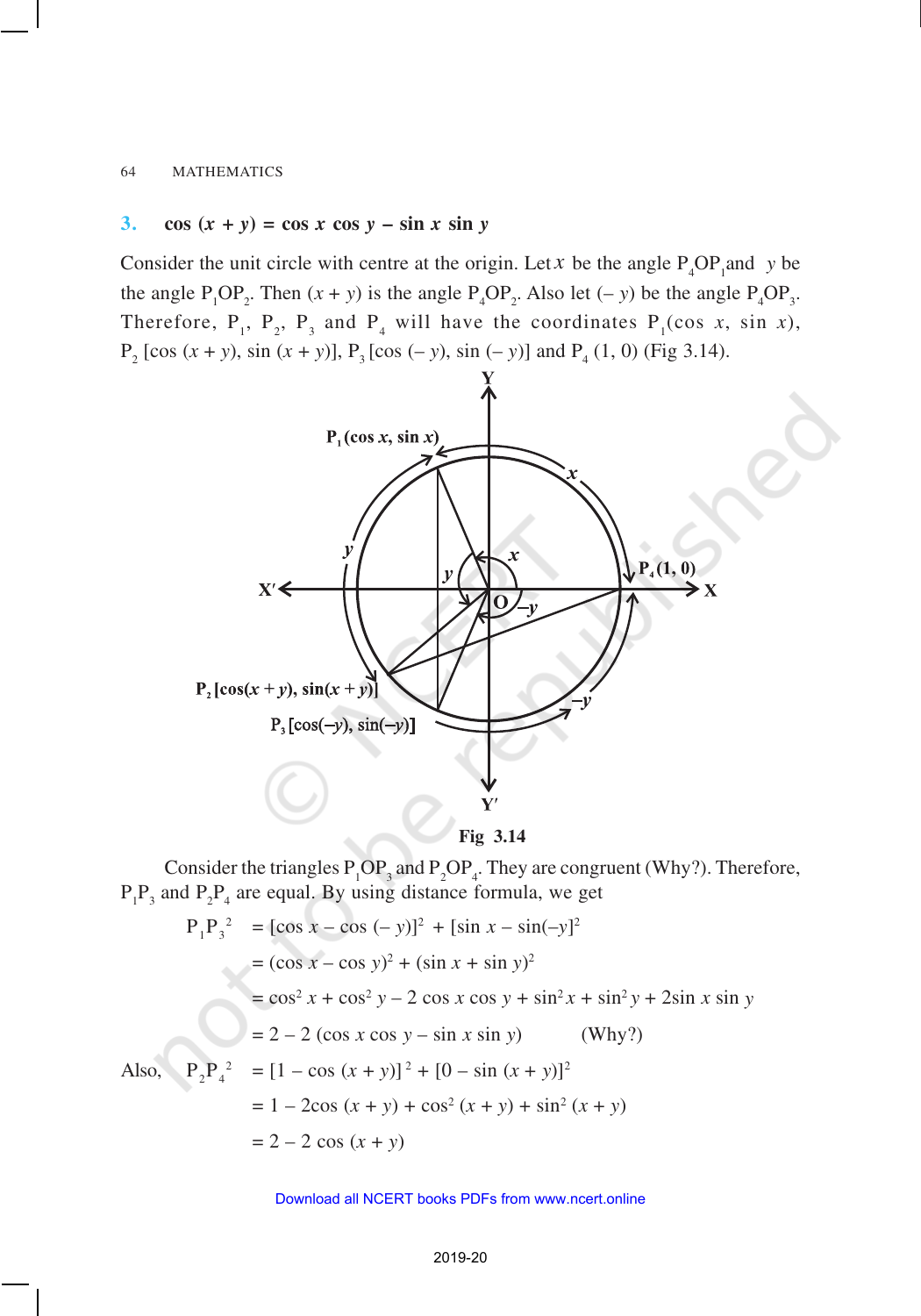Since  $P_3 = P_2 P_4$ , we have  $P_1 P_3^2 = P_2 P_4^2$ . Therefore,  $2 - 2 (\cos x \cos y - \sin x \sin y) = 2 - 2 \cos (x + y)$ . Hence  $\cos(x + y) = \cos x \cos y - \sin x \sin y$ 

4.  $\cos(x - y) = \cos x \cos y + \sin x \sin y$ Replacing  $y$  by  $-y$  in identity 3, we get cos (*x* + (– *y*)) = cos *x* cos (– *y*) – sin *x* sin (*– y*) or cos  $(x - y) = \cos x \cos y + \sin x \sin y$ π

$$
5. \quad \cos\left(\frac{\pi}{2} - x\right) = \sin x
$$

If we replace *x* by π  $\frac{1}{2}$  and *y* by *x* in Identity (4), we get

$$
\cos\left(\frac{\pi}{2} - x\right) = \cos\frac{\pi}{2}\cos x + \sin\frac{\pi}{2}\sin x = \sin x.
$$
  
6. 
$$
\sin\left(\frac{\pi}{2} - x\right) = \cos x
$$

Using the Identity 5, we have

$$
\sin\left(\frac{\pi}{2} - x\right) = \cos\left[\frac{\pi}{2} - \left(\frac{\pi}{2} - x\right)\right] = \cos x.
$$

7.  $\sin (x + y) = \sin x \cos y + \cos x \sin y$ We know that

$$
\sin(x+y) = \cos\left(\frac{\pi}{2} - (x+y)\right) = \cos\left(\left(\frac{\pi}{2} - x\right) - y\right)
$$

$$
= \cos\left(\frac{\pi}{2} - x\right)\cos y + \sin\left(\frac{\pi}{2} - x\right)\sin y
$$

 $=$  sin *x* cos  $y$  + cos *x* sin  $y$ 

8. **sin**  $(x - y) = \sin x \cos y - \cos x \sin y$ 

If we replace *y* by –*y*, in the Identity 7, we get the result.

**9.** By taking suitable values of *x* and *y* in the identities 3, 4, 7 and 8, we get the following results:

 $\cos \left(\frac{\pi}{2} + x\right)$ π  $(\frac{n}{2} + x)$ **2**  $= -\sin x$   $\sin \left(\frac{\pi}{2} + x\right)$ π  $(\frac{n}{2} + x)$  $\frac{x}{2} + x$  = cos *x* **cos**  $(\pi - x) = -\cos x$  **sin**  $(\pi - x) = \sin x$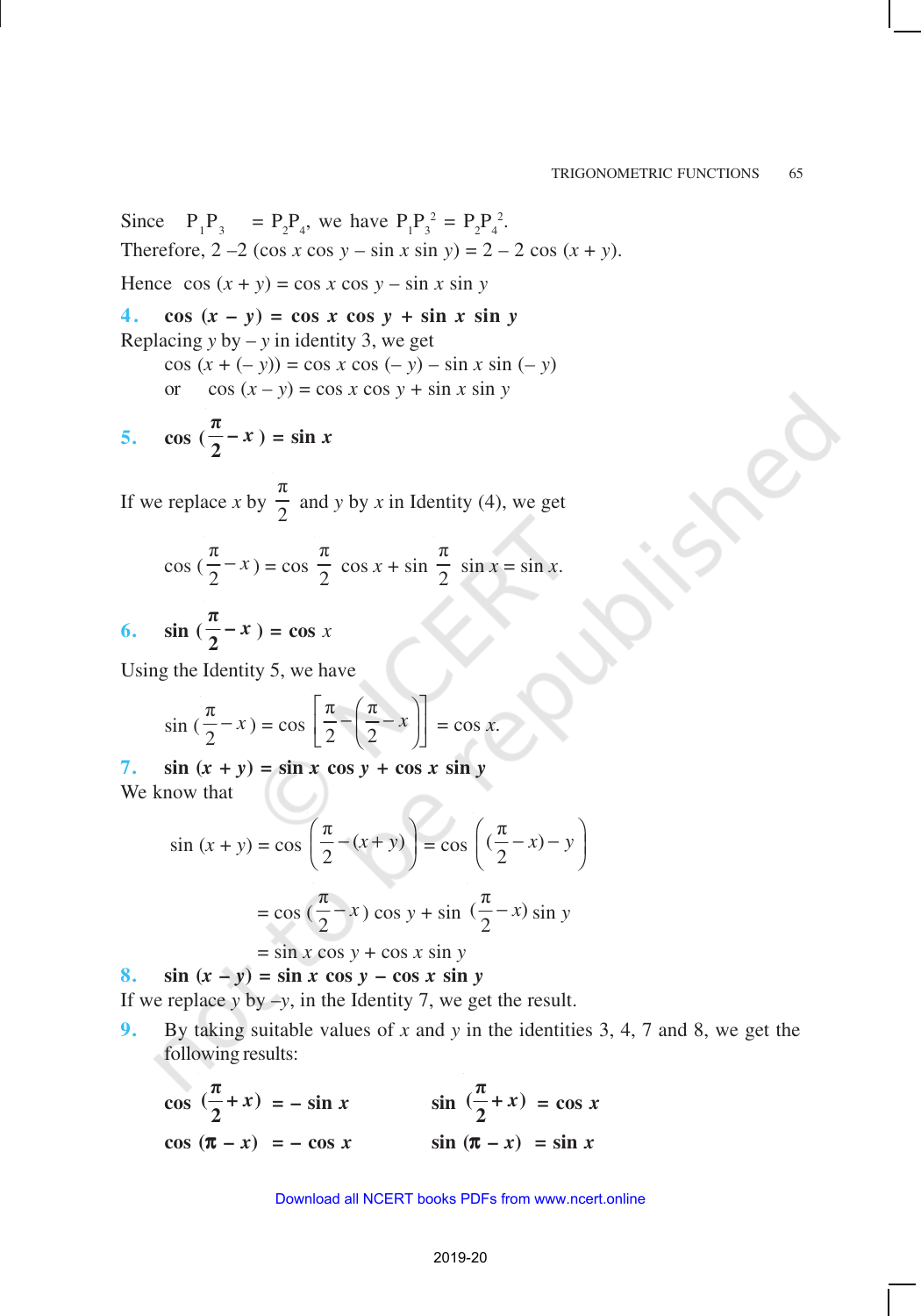| $\cos(\pi + x) = -\cos x$ | $\sin (\pi + x) = -\sin x$ |
|---------------------------|----------------------------|
| $\cos(2\pi - x) = \cos x$ | $\sin(2\pi - x) = -\sin x$ |

Similar results for tan *x*, cot *x*, sec *x* and cosec *x* can be obtained from the results of sin *x* and cos *x*.

**10. If none of the angles** *x***,** *y* **and**  $(x + y)$  **is an odd multiple of** π  $\frac{\pi}{2}$ , then

$$
\tan (x + y) = \frac{\tan x + \tan y}{1 - \tan x \tan y}
$$

Since none of the *x*, *y* and  $(x + y)$  is an odd multiple of π  $\frac{\pi}{2}$ , it follows that cos *x*,  $\cos y$  and  $\cos (x + y)$  are non-zero. Now

.

$$
\tan (x + y) = \frac{\sin(x + y)}{\cos(x + y)} = \frac{\sin x \cos y + \cos x \sin y}{\cos x \cos y - \sin x \sin y}
$$

Dividing numerator and denominator by cos *x* cos *y*, we have

$$
\tan (x + y) = \frac{\frac{\sin x \cos y}{\cos x \cos y} + \frac{\cos x \sin y}{\cos x \cos y}}{\frac{\cos x \cos y}{\cos x \cos y} - \frac{\sin x \sin y}{\cos x \cos y}}
$$

$$
= \frac{\tan x + \tan y}{1 - \tan x \tan y}
$$

11. 
$$
\tan (x - y) = \frac{\tan x - \tan y}{1 + \tan x \tan y}
$$

If we replace  $y$  by  $-y$  in Identity 10, we get  $\tan (x - y) = \tan [x + (-y)]$ 

$$
= \frac{\tan x + \tan (-y)}{1 - \tan x \tan (-y)} = \frac{\tan x - \tan y}{1 + \tan x \tan y}
$$

**12. If none of the angles** *x***,** *y* **and**  $(x + y)$  **is a multiple of**  $\pi$ **, then** 

$$
\cot (x + y) = \frac{\cot x \cot y - 1}{\cot y + \cot x}
$$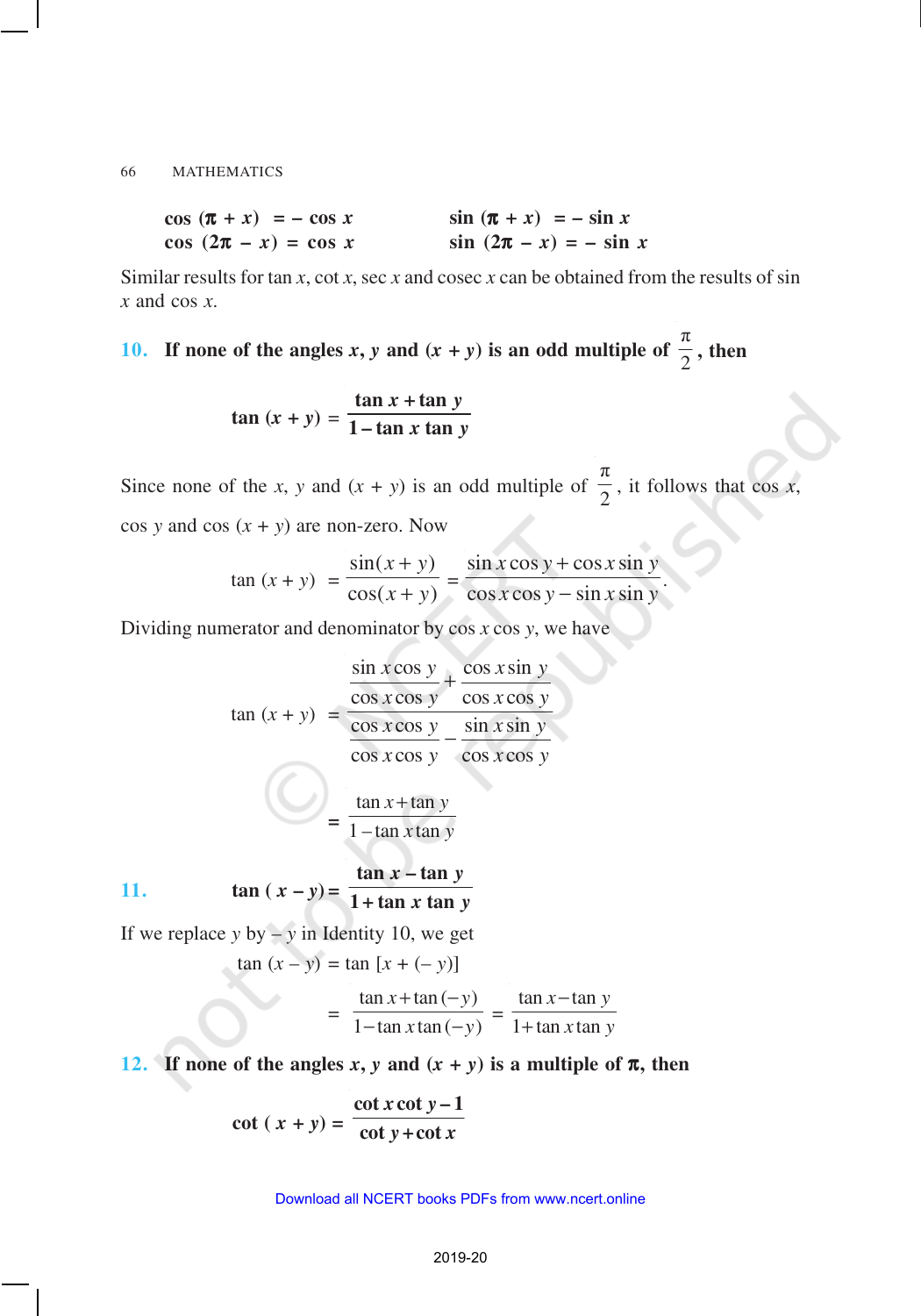Since, none of the *x*, *y* and  $(x + y)$  is multiple of  $\pi$ , we find that sin *x* sin *y* and  $\sin (x + y)$  are non-zero. Now,

$$
\cot (x + y) = \frac{\cos (x + y)}{\sin (x + y)} = \frac{\cos x \cos y - \sin x \sin y}{\sin x \cos y + \cos x \sin y}
$$

Dividing numerator and denominator by sin *x* sin *y*, we have

$$
\cot(x + y) = \frac{\cot x \cot y - 1}{\cot y + \cot x}
$$

13. **cot**  $(x - y) = \frac{\cot x \cot y}{1}$  $y - \cot x$  $\cot x \cot y + 1$  $\cot y - \cot y$ if none of angles *x*, *y* and *x*-*y* is a multiple of  $\pi$ 

If we replace  $y$  by  $-y$  in identity 12, we get the result

14. 
$$
\cos 2x = \cos^2 x - \sin^2 x = 2 \cos^2 x - 1 = 1 - 2 \sin^2 x = \frac{1 - \tan^2 x}{1 + \tan^2 x}
$$

We know that

$$
\cos (x + y) = \cos x \cos y - \sin x \sin y
$$
  
Replacing y by x, we get  

$$
\cos 2x = \cos^2 x - \sin^2 x
$$

$$
= \cos^2 x - (1 - \cos^2 x) = 2 \cos^2 x - 1
$$
  
Again, 
$$
\cos 2x = \cos^2 x - \sin^2 x
$$

$$
= 1 - \sin^2 x - \sin^2 x = 1 - 2 \sin^2 x.
$$

We have  $\cos 2x = \cos^2 x - \sin^2 x =$  $2 \times \sin^2$  $2 \times 1$  ain  $^2$  $\cos^2 x - \sin x$  $\cos^2 x + \sin x$  $x - \sin^2 x$  $x + \sin^2 x$ − +

Dividing numerator and denominator by  $\cos^2 x$ , we get

$$
\cos 2x = \frac{1 - \tan^2 x}{1 + \tan^2 x}, \quad x \neq n\pi + \frac{\pi}{2}, \text{ where } n \text{ is an integer}
$$

15.  $\sin 2x = 2 \sin x \cos x = 1$ *x x* **2 2tan 1 + tan**  $\pi + \frac{\pi}{4}$  $x \neq n\pi + \frac{\pi}{2}$ , where n is an integer

We have

$$
\sin(x + y) = \sin x \cos y + \cos x \sin y
$$

Replacing *y* by *x*, we get  $\sin 2x = 2 \sin x \cos x$ .

Again  $\sin 2x = \frac{2}{\cos^2 x + \sin^2 x}$  $2\sin x \cos$  $\cos^2 x + \sin x$ *x x*  $x + \sin^2 x$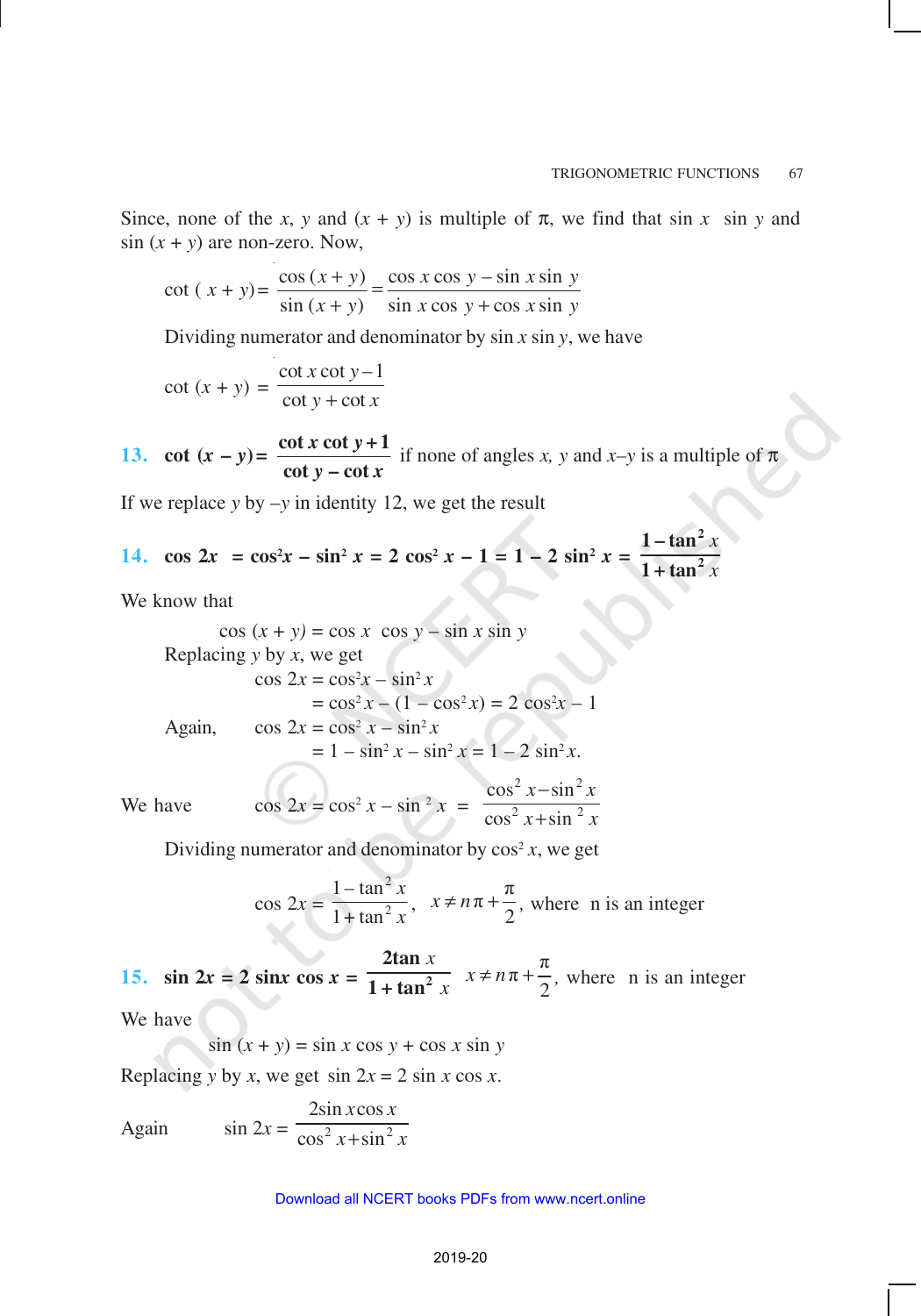Dividing each term by  $\cos^2 x$ , we get

$$
\sin 2x = \frac{2 \tan x}{1 + \tan^2 x}
$$

**16. tan 2***x* **=** *x x* **2 2tan**  $\frac{1 - \tan^2 x}{1 - \tan^2 x}$  if  $2x \neq n\pi + \frac{\pi}{2}$  $x \neq n\pi + \frac{\pi}{2}$ , where n is an integer

We know that

$$
\tan(x + y) = \frac{\tan x + \tan y}{1 - \tan x \tan y}
$$

Replacing *y* by *x*, we get  $\tan 2x = \frac{2 \tan x}{1 + \tan^2 x}$  $1 - \tan$  $x = \frac{2 \tan x}{2}$ *x* = −

### 17.  $\sin 3x = 3 \sin x - 4 \sin^3 x$ We have,

 $\sin 3x = \sin (2x + x)$  $=$  sin 2*x* cos *x* + cos 2*x* sin *x*  $= 2 \sin x \cos x \cos x + (1 - 2\sin^2 x) \sin x$  $= 2 \sin x (1 - \sin^2 x) + \sin x - 2 \sin^3 x$  $= 2 \sin x - 2 \sin^3 x + \sin x - 2 \sin^3 x$  $= 3 \sin x - 4 \sin^3 x$ 

# 18.  $\cos 3x = 4 \cos^3 x - 3 \cos x$

We have,

$$
\cos 3x = \cos (2x + x)
$$
  
= cos 2x cos x - sin 2x sin x  
= (2cos<sup>2</sup> x - 1) cos x - 2sin x cos x sin x  
= (2cos<sup>2</sup> x - 1) cos x - 2cos x (1 - cos<sup>2</sup> x)  
= 2cos<sup>3</sup> x - cos x - 2cos x + 2 cos<sup>3</sup> x  
= 4cos<sup>3</sup> x - 3cos x.

**19.**  $\tan 3x = \frac{3 \tan x - \tan^3 x}{1 - 3 \tan^2 x}$ *x* **3**  $\tan 3x = \frac{3 \tan x - \tan^2 x}{1 - 3 \tan^2 x}$  $\frac{1-3\tan^2 x}{\tan^2 x}$  if  $3x \neq n\pi + \frac{\pi}{2}$  $x \neq n\pi + \frac{\pi}{2}$ , where n is an integer

We have  $\tan 3x = \tan (2x + x)$ 

$$
= \frac{\tan 2x + \tan x}{1 - \tan 2x \tan x} = \frac{\frac{2 \tan x}{1 - \tan^2 x} + \tan x}{1 - \frac{2 \tan x \cdot \tan x}{1 - \tan^2 x}}
$$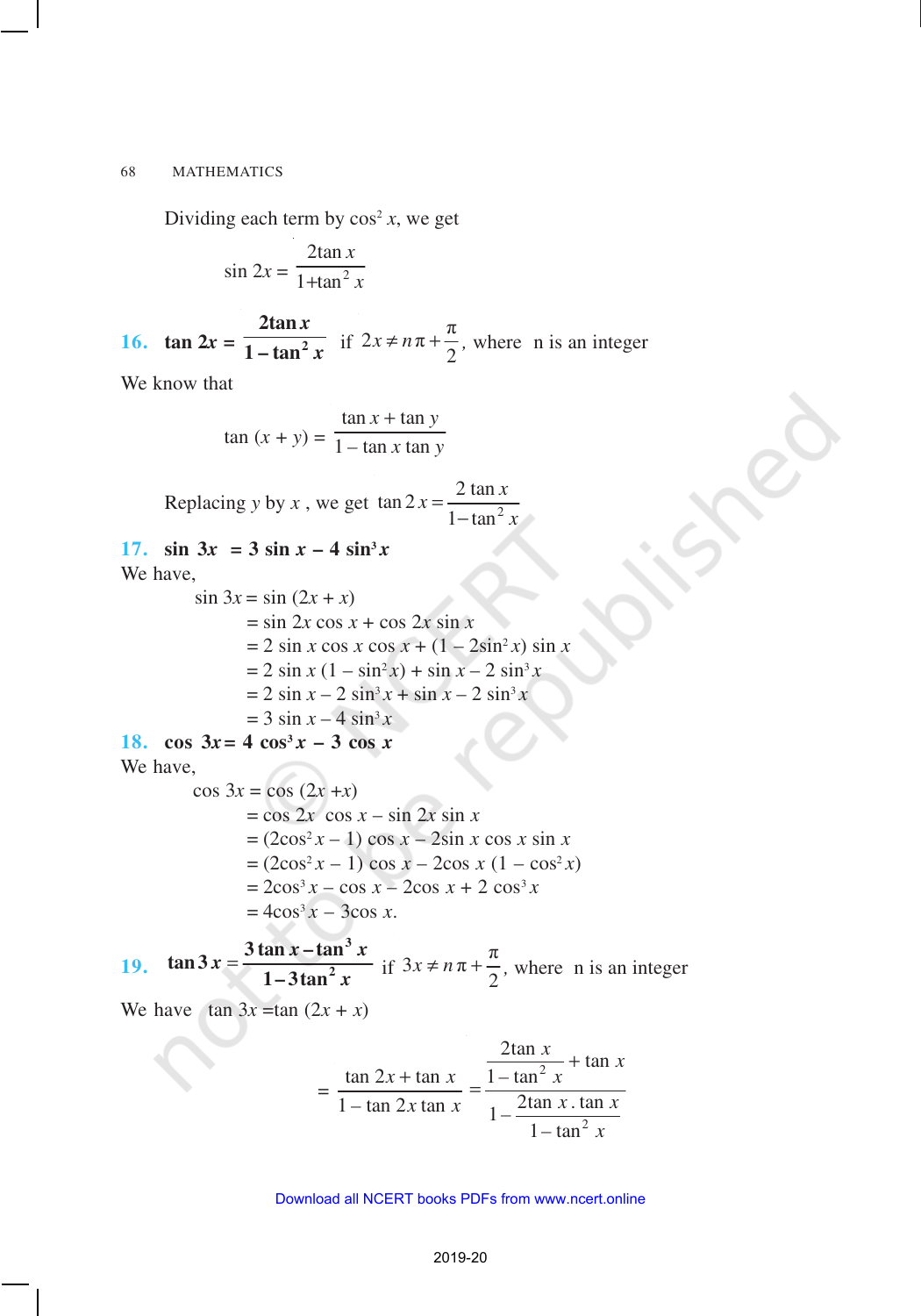$$
= \frac{2 \tan x + \tan x - \tan^3 x}{1 - \tan^2 x - 2 \tan^2 x} = \frac{3 \tan x - \tan^3 x}{1 - 3 \tan^2 x}
$$
  
20. (i)  $\cos x + \cos y = 2 \cos \frac{x + y}{2} \cos \frac{x - y}{2}$   
(ii)  $\cos x - \cos y = -2 \sin \frac{x + y}{2} \sin \frac{x - y}{2}$   
(iii)  $\sin x + \sin y = 2 \sin \frac{x + y}{2} \cos \frac{x - y}{2}$   
(iv)  $\sin x - \sin y = 2 \cos \frac{x + y}{2} \sin \frac{x - y}{2}$   
We know that  
 $\cos (x + y) = \cos x \cos y - \sin x \sin y$  .... (1)  
and  
 $\cos (x - y) = \cos x \cos y + \sin x \sin y$  .... (2)  
Adding and subtracting (1) and (2), we get  
 $\cos (x + y) + \cos(x - y) = 2 \cos x \cos y$  .... (3)  
and  
 $\cos (x + y) - \cos (x - y) = -2 \sin x \sin y$  .... (4)  
Further  $\sin (x + y) = \sin x \cos y + \cos x \sin y$  .... (5)  
and  
Adding and subtracting (5) and (6), we get  
 $\sin (x + y) + \sin (x - y) = 2 \sin x \cos y$  .... (7)  
 $\sin (x + y) - \sin (x - y) = 2 \cos x \sin y$  .... (8)

Let  $x + y = \theta$  and  $x - y = \phi$ . Therefore

$$
x = \left(\frac{\theta + \phi}{2}\right) \text{ and } y = \left(\frac{\theta - \phi}{2}\right)
$$

Substituting the values of  $x$  and  $y$  in (3), (4), (7) and (8), we get

$$
\cos \theta + \cos \phi = 2 \cos \left(\frac{\theta + \phi}{2}\right) \cos \left(\frac{\theta - \phi}{2}\right)
$$

$$
\cos \theta - \cos \phi = -2 \sin \left(\frac{\theta + \phi}{2}\right) \sin \left(\frac{\theta - \phi}{2}\right)
$$

$$
\sin \theta + \sin \phi = 2 \sin \left(\frac{\theta + \phi}{2}\right) \cos \left(\frac{\theta - \phi}{2}\right)
$$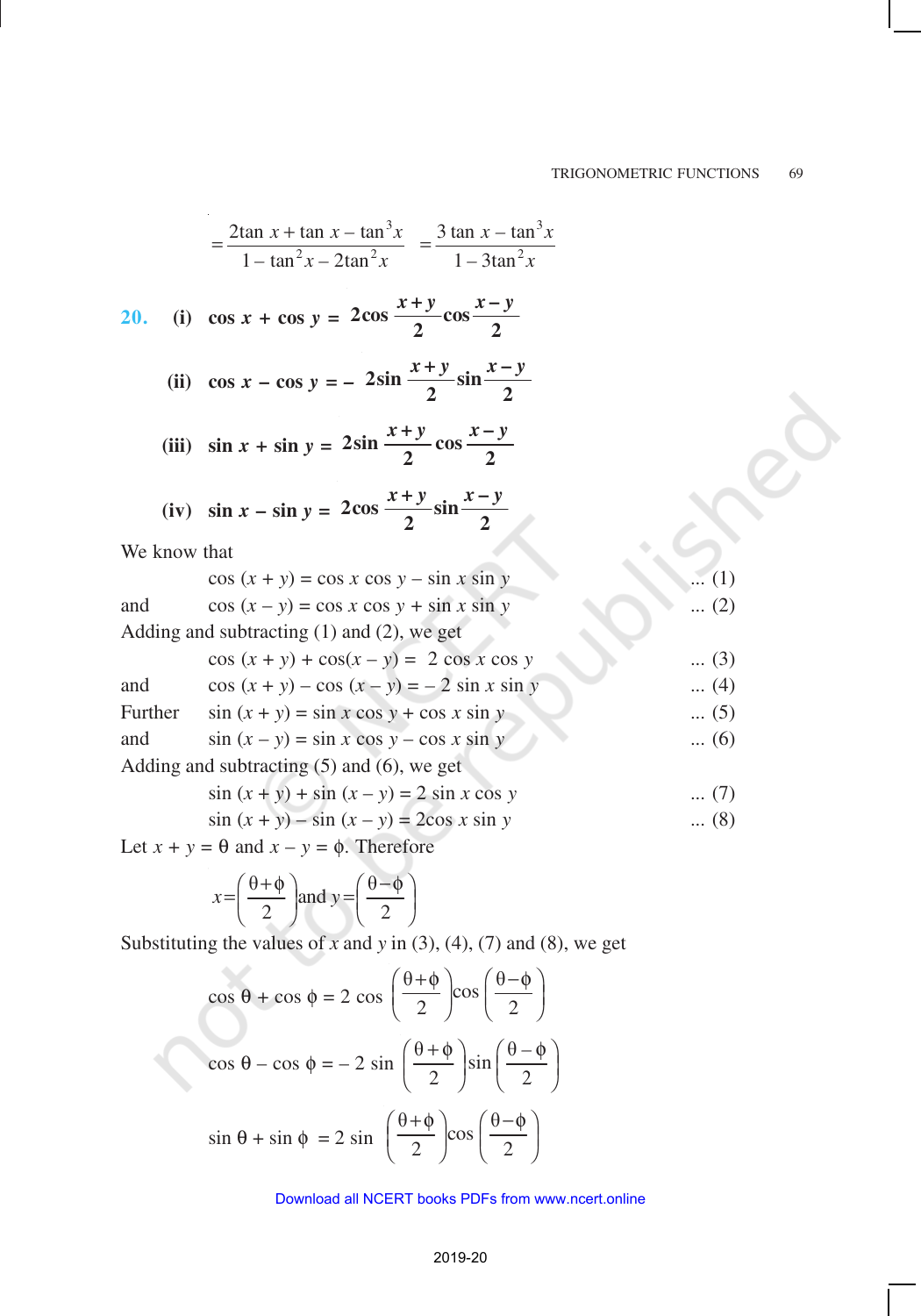$$
\sin \theta - \sin \phi = 2 \cos \left( \frac{\theta + \phi}{2} \right) \sin \left( \frac{\theta - \phi}{2} \right)
$$

Since  $θ$  and  $φ$  can take any real values, we can replace  $θ$  by *x* and  $φ$  by *y*. Thus, we get

$$
\cos x + \cos y = 2 \cos \frac{x+y}{2} \cos \frac{x-y}{2}; \cos x - \cos y = -2 \sin \frac{x+y}{2} \sin \frac{x-y}{2},
$$
  

$$
\sin x + \sin y = 2 \sin \frac{x+y}{2} \cos \frac{x-y}{2}; \sin x - \sin y = 2 \cos \frac{x+y}{2} \sin \frac{x-y}{2}.
$$

*Remark* As a part of identities given in 20, we can prove the following results:

21. (i) 
$$
2 \cos x \cos y = \cos (x + y) + \cos (x - y)
$$

- (ii)  $-2 \sin x \sin y = \cos (x + y) \cos (x y)$
- (iii) **2** sin *x* cos  $y = \sin (x + y) + \sin (x y)$
- $f(x) = 2 \cos x \sin y = \sin (x + y) \sin (x y).$

**Example 10** Prove that

$$
3\sin\frac{\pi}{6}\sec\frac{\pi}{3}-4\sin\frac{5\pi}{6}\cot\frac{\pi}{4}=1
$$

**Solution** We have

L.H.S. = 
$$
3\sin\frac{\pi}{6}\sec\frac{\pi}{3} - 4\sin\frac{5\pi}{6}\cot\frac{\pi}{4}
$$
  
=  $3 \times \frac{1}{2} \times 2 - 4\sin\left(\pi - \frac{\pi}{6}\right) \times 1 = 3 - 4\sin\frac{\pi}{6}$   
=  $3 - 4 \times \frac{1}{2} = 1 = \text{R.H.S.}$ 

**Example 11** Find the value of sin 15°.

**Solution** We have  $\sin 15^{\circ} = \sin (45^{\circ} - 30^{\circ})$  $=$  sin 45 $\degree$  cos 30 $\degree$  – cos 45 $\degree$  sin 30 $\degree$ =  $1 \times \sqrt{3}$  1 1  $\sqrt{3}$  -1 2 2  $\sqrt{2}$  2  $2\sqrt{2}$  $\times \frac{\sqrt{3}}{2} - \frac{1}{\sqrt{2}} \times \frac{1}{2} = \frac{\sqrt{3}-1}{2\sqrt{2}}$ . 13 π

**Example 12** Find the value of tan 12 .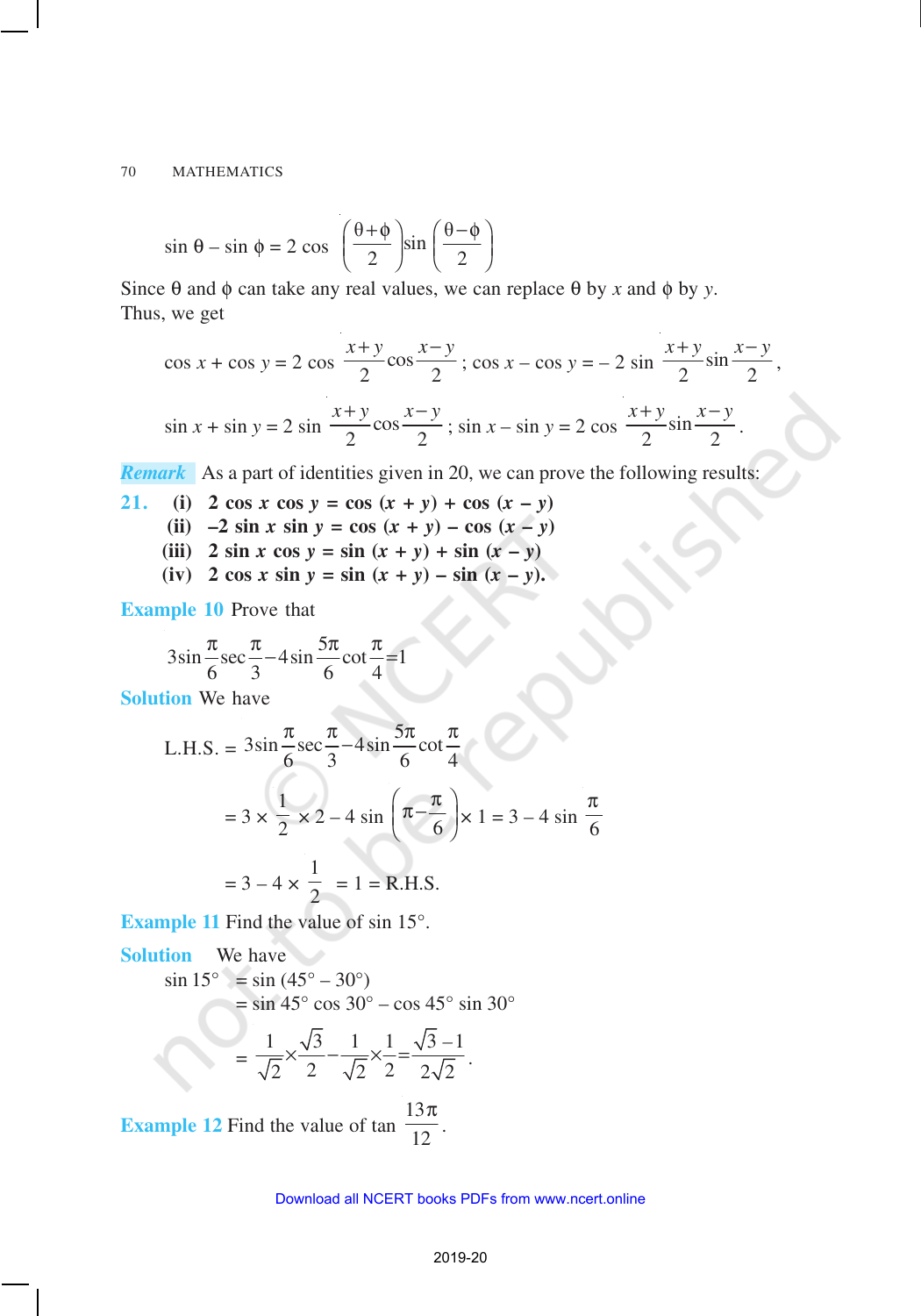**Solution** We have

$$
\tan \frac{13\pi}{12} = \tan \left(\pi + \frac{\pi}{12}\right) = \tan \frac{\pi}{12} = \tan \left(\frac{\pi}{4} - \frac{\pi}{6}\right)
$$

$$
= \frac{\tan \frac{\pi}{4} - \tan \frac{\pi}{6}}{1 + \tan \frac{\pi}{4} \tan \frac{\pi}{6}} = \frac{1 - \frac{1}{\sqrt{3}}}{1 + \frac{1}{\sqrt{3}}} = \frac{\sqrt{3} - 1}{\sqrt{3} + 1} = 2 - \sqrt{3}
$$

**Example 13** Prove that

$$
\frac{\sin(x+y)}{\sin(x-y)} = \frac{\tan x + \tan y}{\tan x - \tan y}.
$$

**Solution** We have

L.H.S. 
$$
= \frac{\sin (x+y)}{\sin (x-y)} = \frac{\sin x \cos y + \cos x \sin y}{\sin x \cos y - \cos x \sin y}
$$

Dividing the numerator and denominator by cos *x* cos *y*, we get

 $\sin(x+y)$  tan x + tan y  $\sin (x - y)$  $(x - y)$  tan  $x$  - tan  $y$ = .

**Example 14** Show that

 $\tan 3 x \tan 2 x \tan x = \tan 3x - \tan 2 x - \tan x$ 

**Solution** We know that  $3x = 2x + x$ 

Therefore,  $\tan 3x = \tan (2x + x)$ 

or

$$
\tan 3x = \frac{\tan 2x + \tan x}{1 - \tan 2x \tan x}
$$

| or | $\tan 3x - \tan 3x \tan 2x \tan x = \tan 2x + \tan x$ |  |
|----|-------------------------------------------------------|--|
|    |                                                       |  |

or tan  $3x - \tan 2x - \tan x = \tan 3x \tan 2x \tan x$ 

or tan  $3x \tan 2x \tan x = \tan 3x - \tan 2x - \tan x$ .

**Example 15** Prove that

$$
\cos\left(\frac{\pi}{4} + x\right) + \cos\left(\frac{\pi}{4} - x\right) = \sqrt{2}\cos x
$$

**Solution** Using the Identity 20(i), we have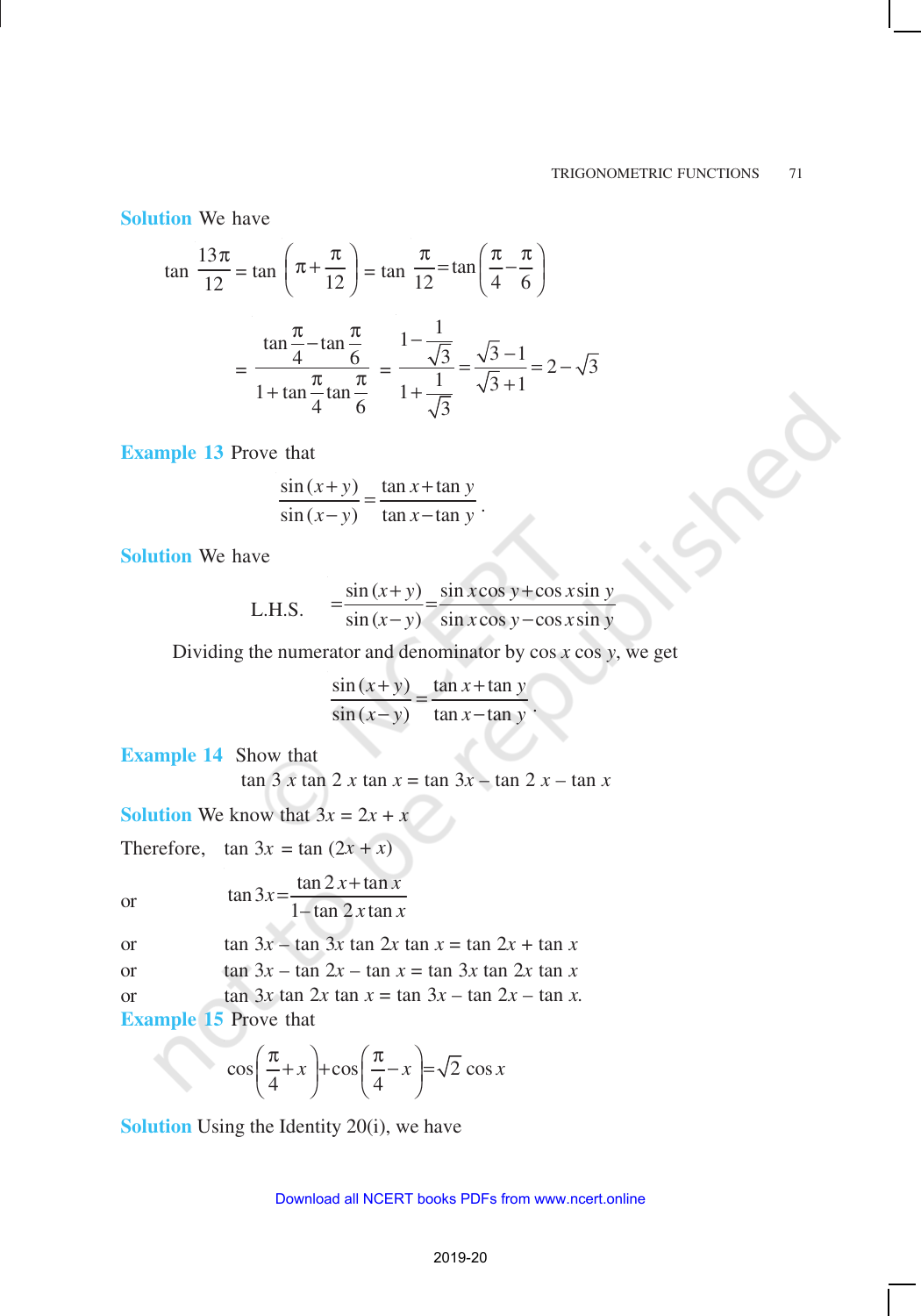#### 72 MATHEMATICS

L.H.S. 
$$
= \cos\left(\frac{\pi}{4} + x\right) + \cos\left(\frac{\pi}{4} - x\right)
$$

$$
= 2\cos\left(\frac{\frac{\pi}{4} + x + \frac{\pi}{4} - x}{2}\right) \cos\left(\frac{\frac{\pi}{4} + x - (\frac{\pi}{4} - x)}{2}\right)
$$

$$
= 2\cos\frac{\pi}{4}\cos x = 2 \times \frac{1}{\sqrt{2}}\cos x = \sqrt{2}\cos x = \text{R.H.S.}
$$

**Example 16** Prove that  $\cos 7x + \cos 5$  $= \cot x$  $\sin 7x - \sin 5$  $x + \cos 5x$  $x - \sin 5x$ +

**Solution** Using the Identities 20 (i) and 20 (iv), we get

L.H.S. 
$$
= \frac{2\cos\frac{7x+5x}{2}\cos\frac{7x-5x}{2}}{2\cos\frac{7x+5x}{2}\sin\frac{7x-5x}{2}} = \frac{\cos x}{\sin x} = \cot x = \text{R.H.S.}
$$

**Example 17** Prove that tan *x*  $\cos 5x - \cos x$  $=\frac{\sin 5x - 2\sin 3x + \sin x}{5}$ 

**Solution** We have

L.H.S. 
$$
= \frac{\sin 5x - 2\sin 3x + \sin x}{\cos 5x - \cos x} = \frac{\sin 5x + \sin x - 2\sin 3x}{\cos 5x - \cos x}
$$

$$
=\frac{2\sin 3x \cos 2x - 2\sin 3x}{-2\sin 3x \sin 2x} = -\frac{\sin 3x (\cos 2x - 1)}{\sin 3x \sin 2x}
$$

$$
=\frac{1-\cos 2x}{\sin 2x}=\frac{2\sin^2 x}{2\sin x \cos x} = \tan x = \text{R.H.S.}
$$

#### 2019-20 Download all NCERT books PDFs from [www.ncert.online](http://www.ncert.online)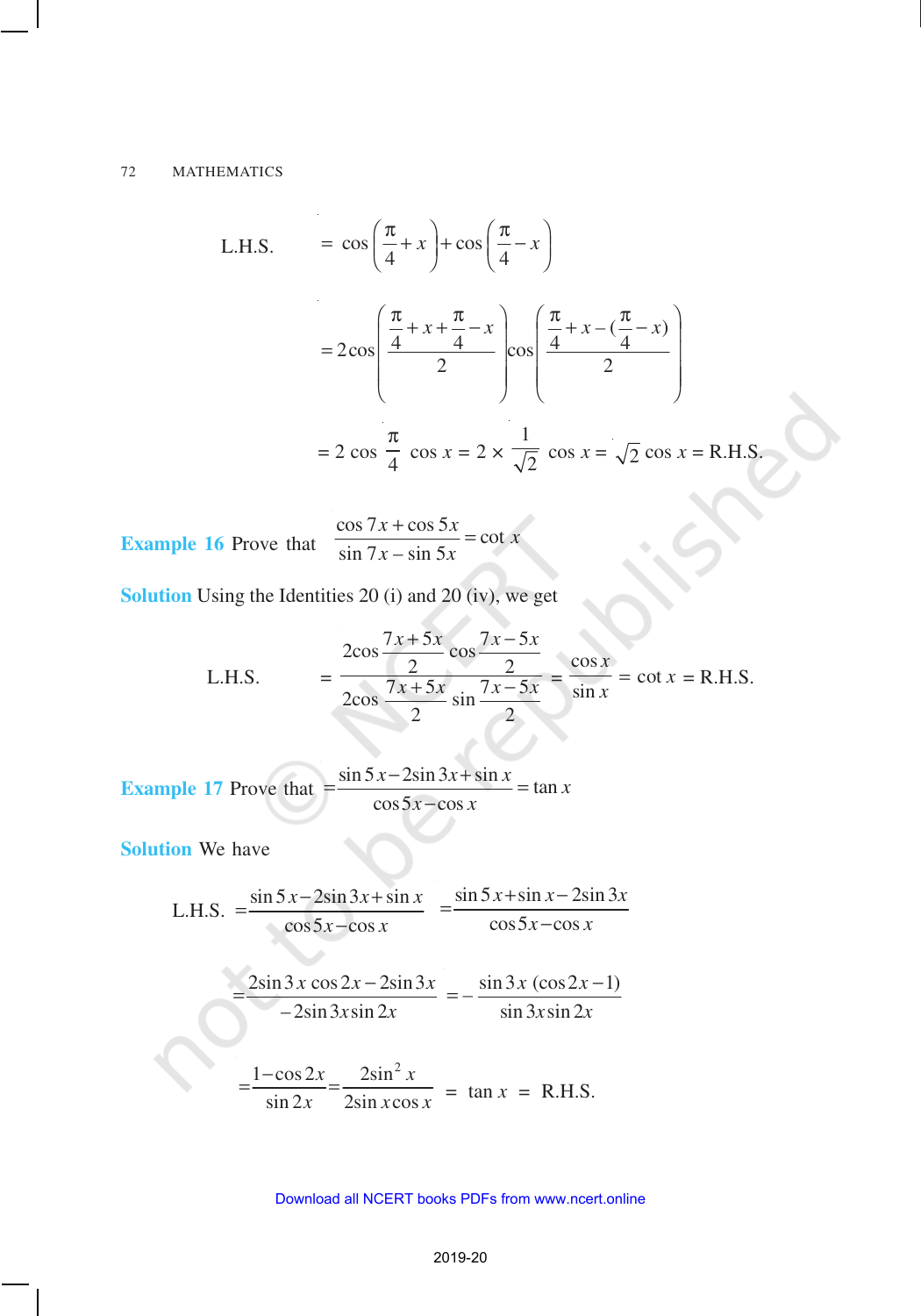# **EXERCISE 3.3**

Prove that:

1. 
$$
\sin^2 \frac{\pi}{6} + \cos^2 \frac{\pi}{3} - \tan^2 \frac{\pi}{4} = -\frac{1}{2}
$$
  
\n2.  $2\sin^2 \frac{\pi}{6} + \csc^2 \frac{7\pi}{6} \cos^2 \frac{\pi}{3} = \frac{3}{2}$   
\n3.  $\cot^2 \frac{\pi}{6} + \csc \frac{5\pi}{6} + 3\tan^2 \frac{\pi}{6} = 6$   
\n4.  $2\sin^2 \frac{3\pi}{4} + 2\cos^2 \frac{\pi}{4} + 2\sec^2 \frac{\pi}{3} = 10$   
\n5. Find the value of:  
\n(i)  $\sin 75^\circ$   
\n(ii)  $\tan 15^\circ$ 

Prove the following:

6. 
$$
\cos\left(\frac{\pi}{4} - x\right)\cos\left(\frac{\pi}{4} - y\right) - \sin\left(\frac{\pi}{4} - x\right)\sin\left(\frac{\pi}{4} - y\right) = \sin(x + y)
$$

7. 
$$
\frac{\tan\left(\frac{\pi}{4}+x\right)}{\tan\left(\frac{\pi}{4}-x\right)} = \left(\frac{1+\tan x}{1-\tan x}\right)^2
$$
8. 
$$
\frac{\cos(\pi+x)\cos(-x)}{\sin(\pi-x)\cos\left(\frac{\pi}{2}+x\right)} = \cot^2 x
$$

9. 
$$
\cos\left(\frac{3\pi}{2}+x\right)\cos\left(2\pi+x\right)\left[\cot\left(\frac{3\pi}{2}-x\right)+\cot\left(2\pi+x\right)\right]=1
$$

10.  $\sin (n + 1)x \sin (n + 2)x + \cos (n + 1)x \cos (n + 2)x = \cos x$ 

$$
11. \quad \cos\left(\frac{3\pi}{4} + x\right) - \cos\left(\frac{3\pi}{4} - x\right) = -\sqrt{2}\sin x
$$

- **12.**  $\sin^2 6x \sin^2 4x = \sin 2x \sin 10x$  **13.**  $\cos^2 2x \cos^2 6x = \sin 4x \sin 8x$
- **14.**  $\sin 2 x + 2 \sin 4x + \sin 6x = 4 \cos^2 x \sin 4x$
- **15.** cot  $4x (\sin 5x + \sin 3x) = \cot x (\sin 5x \sin 3x)$

16. 
$$
\frac{\cos 9x - \cos 5x}{\sin 17x - \sin 3x} = -\frac{\sin 2x}{\cos 10x}
$$
  
\n17. 
$$
\frac{\sin 5x + \sin 3x}{\cos 5x + \cos 3x} = \tan 4x
$$
  
\n18. 
$$
\frac{\sin x - \sin y}{\cos x + \cos y} = \tan \frac{x - y}{2}
$$
  
\n19. 
$$
\frac{\sin x + \sin 3x}{\cos x + \cos 3x} = \tan 2x
$$
  
\n20. 
$$
\frac{\sin x - \sin 3x}{\sin^2 x - \cos^2 x} = 2 \sin x
$$
  
\n21. 
$$
\frac{\cos 4x + \cos 3x + \cos 2x}{\sin 4x + \sin 3x + \sin 2x} = \cot 3x
$$

#### 2019-20 Download all NCERT books PDFs from [www.ncert.online](http://www.ncert.online)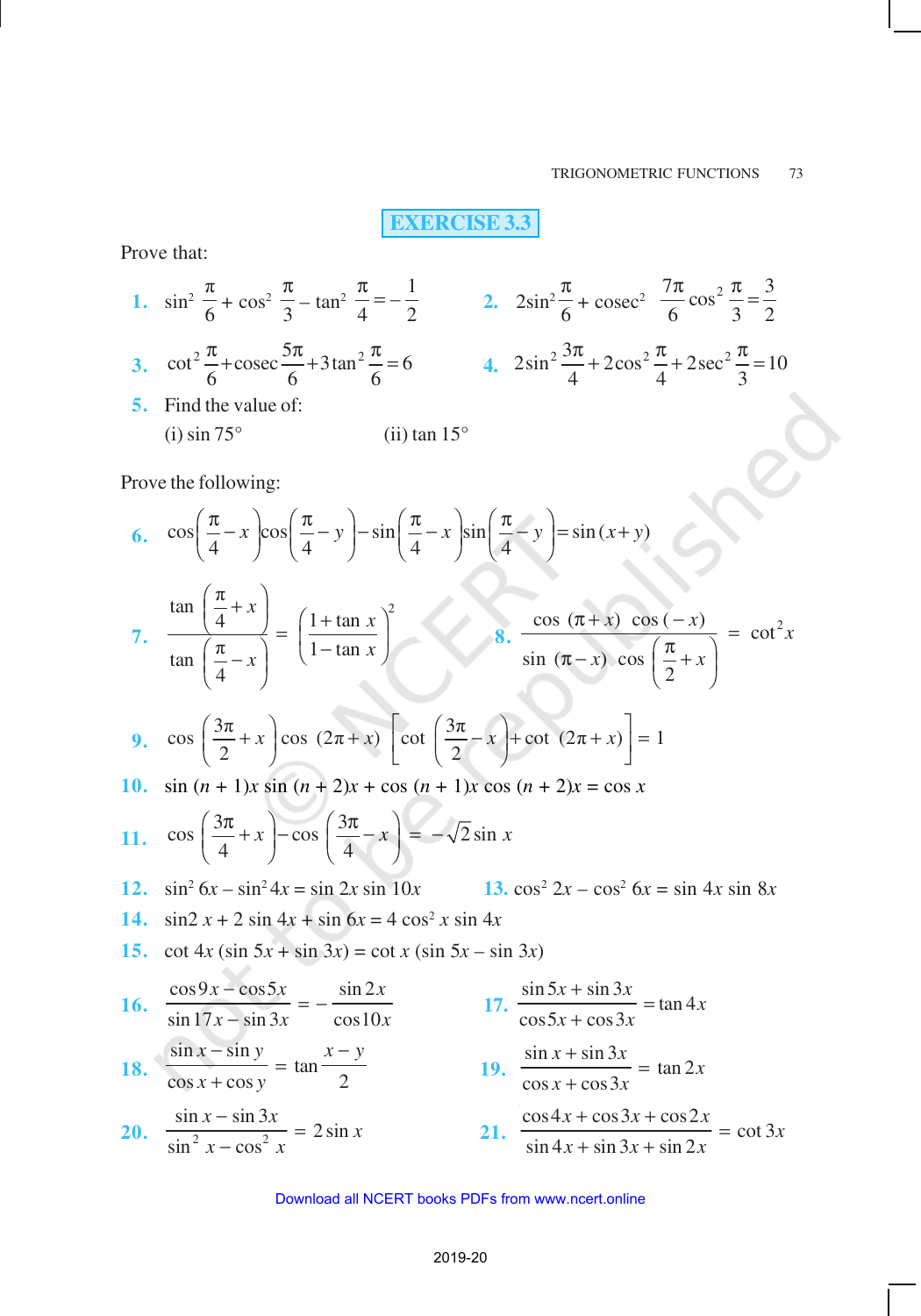**22.** cot *x* cot  $2x - \cot 2x \cot 3x - \cot 3x \cot x = 1$ 

**23.** 2  $\tan 4x = \frac{4\tan x (1-\tan^2 x)}{1-6\tan^2 x + \tan^4 x}$  $1 - 6 \tan^2 x + \tan$  $x = \frac{4\tan x (1-\tan^2 x)}{x^2}$  $x + \tan^4 x$  $=\frac{4\tan x (1-}{2}$  $-6 \tan^2 x +$ **24.**  $\cos 4x = 1 - 8\sin^2 x \cos^2 x$ 

**25.**  $\cos 6x = 32 \cos^6 x - 48 \cos^4 x + 18 \cos^2 x - 1$ 

### **3.5 Trigonometric Equations**

Equations involving trigonometric functions of a variable are called *trigonometric equations*. In this Section, we shall find the solutions of such equations. We have already learnt that the values of  $\sin x$  and  $\cos x$  repeat after an interval of  $2\pi$  and the values of tan *x* repeat after an interval of  $\pi$ . The solutions of a trigonometric equation for which  $0 \leq x < 2\pi$  are called *principal solutions*. The expression involving integer '*n*' which gives all solutions of a trigonometric equation is called the *general solution***.** We shall use '**Z**' to denote the set of integers.

The following examples will be helpful in solving trigonometric equations:

**Example 18** Find the principal solutions of the equation  $\sin x = \frac{\sqrt{3}}{2}$ 2 .

**Solution** We know that, 
$$
\sin \frac{\pi}{3} = \frac{\sqrt{3}}{2}
$$
 and  $\sin \frac{2\pi}{3} = \sin \left( \pi - \frac{\pi}{3} \right) = \sin \frac{\pi}{3} = \frac{\sqrt{3}}{2}$ .

Therefore, principal solutions are π  $x = \frac{\pi}{3}$  and 2π  $\frac{1}{3}$ .

**Example 19** Find the principal solutions of the equation tan  $x = -\frac{1}{6}$  $\frac{1}{3}$ .

**Solution** We know that,  $\tan \frac{\pi}{6} = \frac{1}{6}$ 6  $\sqrt{3}$  $=\frac{1}{\sqrt{2}}$ . Thus,  $\tan \left(\pi - \frac{\pi}{\sqrt{2}}\right) = -\tan \frac{\pi}{\sqrt{2}} = -\frac{1}{\sqrt{2}}$  $\left(\pi - \frac{\pi}{6}\right) = -\tan \frac{\pi}{6} = -\frac{1}{\sqrt{3}}$ 

and

$$
\tan\left(2\pi - \frac{\pi}{6}\right) = -\tan\frac{\pi}{6} = -\frac{1}{\sqrt{3}}
$$

6 6  $\sqrt{3}$  $= \tan \frac{11\pi}{6} = -\frac{1}{\sqrt{2}}$ .

Thus  $\tan \frac{5\pi}{6} = \tan \frac{11\pi}{6} = -\frac{1}{6}$ 

Therefore, principal solutions are 5π  $\frac{1}{6}$  and  $11\pi$  $\frac{1}{6}$ .

We will now find the general solutions of trigonometric equations. We have already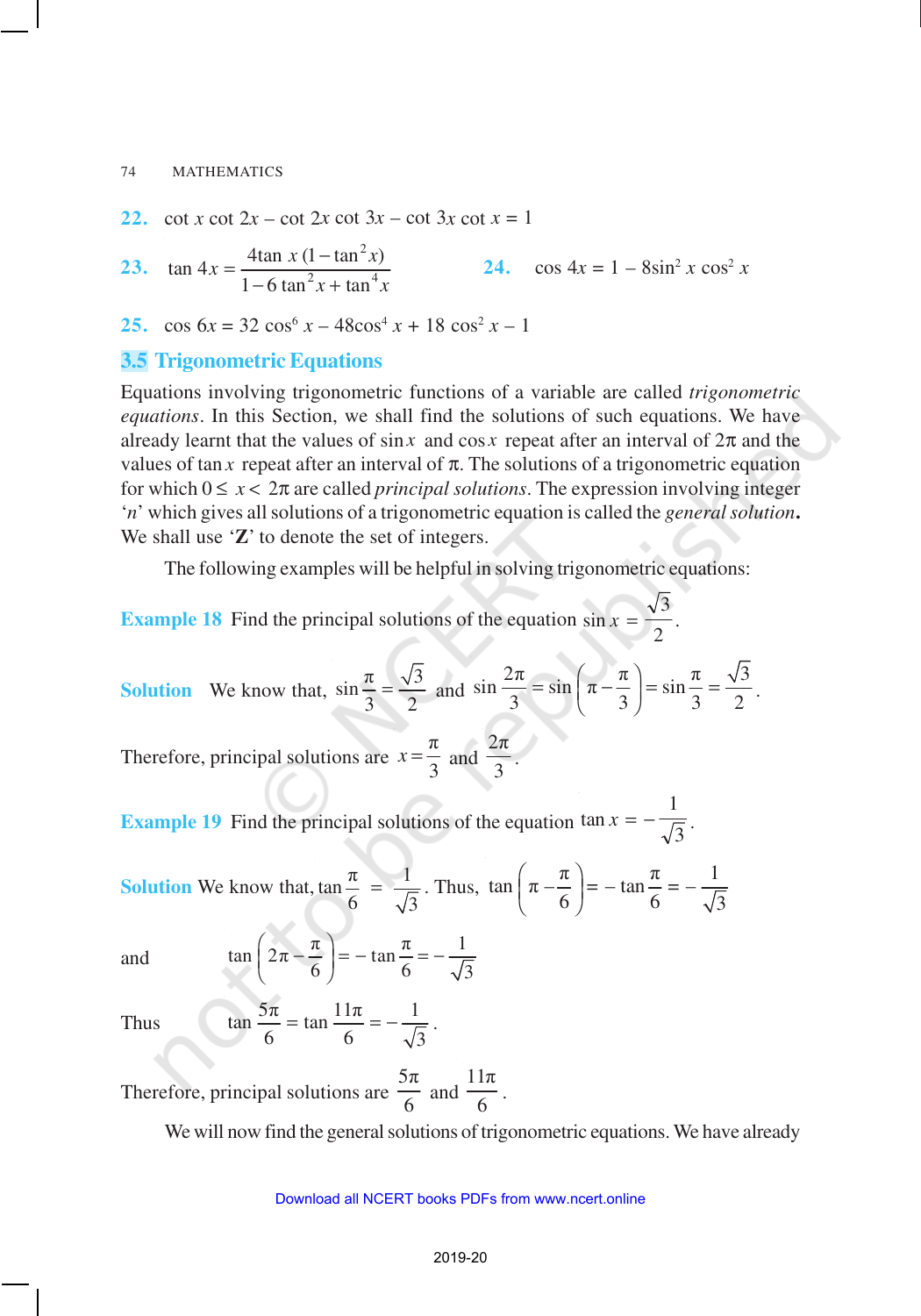seen that:

 $\sin x = 0$  gives  $x = n\pi$ , where  $n \in \mathbb{Z}$ 

$$
\cos x = 0
$$
 gives  $x = (2n + 1)\frac{\pi}{2}$ , where  $n \in \mathbb{Z}$ .

We shall now prove the following results:

**Theorem 1** For any real numbers *x* and *y*,

$$
\sin x = \sin y \text{ implies } x = n\pi + (-1)^n y, \text{ where } n \in \mathbb{Z}
$$

**Proof** If  $\sin x = \sin y$ , then

$$
\sin x - \sin y = 0
$$
 or  $2\cos \frac{x+y}{2} \sin \frac{x-y}{2} = 0$ 

which gives

$$
\cos\frac{x+y}{2} = 0 \text{ or } \sin\frac{x-y}{2} = 0
$$

Therefore

$$
\frac{x+y}{2} = (2n+1)\frac{\pi}{2} \text{ or } \frac{x-y}{2} = n\pi, \text{ where } n \in \mathbb{Z}
$$

i.e.  $x = (2n + 1) \pi - y$  or  $x = 2n\pi + y$ , where  $n \in \mathbb{Z}$ Hence  $x = (2n + 1)\pi + (-1)^{2n+1} y$  or  $x = 2n\pi + (-1)^{2n} y$ , where  $n \in \mathbb{Z}$ .

Combining these two results, we get

 $x = n\pi + (-1)^n y$ , where  $n \in \mathbb{Z}$ .

**Theorem 2** For any real numbers *x* and *y*, cos  $x = \cos y$ , implies  $x = 2n\pi \pm y$ , where  $n \in \mathbb{Z}$ 

 $\frac{1}{2}$  = 0

**Proof** If  $\cos x = \cos y$ , then

$$
\cos x - \cos y = 0
$$
 i.e.,  $-2 \sin \frac{x+y}{2} \sin \frac{x-y}{2} = 0$   
 $x + y$ 

Thus

Therefore *x* + *y*  $\frac{1}{2}$  =  $n\pi$  or *x* − *y*  $\frac{1}{2}$  =  $n\pi$ , where  $n \in \mathbb{Z}$ i.e.  $x = 2n\pi - y$  or  $x = 2n\pi + y$ , where  $n \in \mathbb{Z}$ Hence  $x = 2n\pi \pm y$ , where  $n \in \mathbb{Z}$ 

 $\frac{1}{2} = 0$  or sin

**Theorem 3** Prove that if *x* and *y* are not odd mulitple of π  $\frac{1}{2}$ , then  $\tan x = \tan y$  implies  $x = n\pi + y$ , where  $n \in \mathbb{Z}$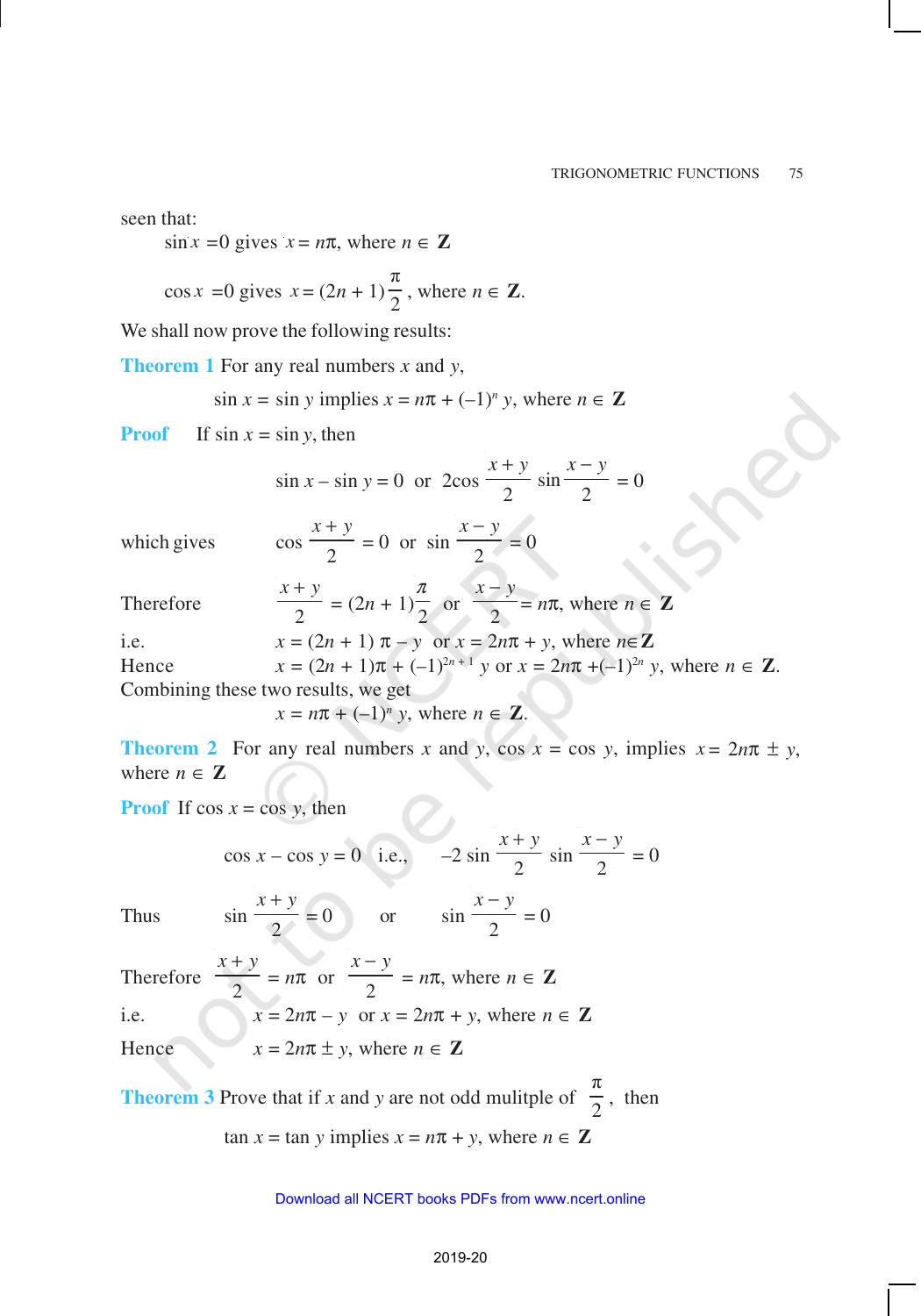**Proof** If tan  $x = \tan y$ , then  $\tan x - \tan y = 0$ or  $\sin x \cos y - \cos x \sin y$ cos cos *x y*  $= 0$ which gives  $\sin (x - y) = 0$  (Why?) Therefore  $x - y = n\pi$ , i.e.,  $x = n\pi + y$ , where  $n \in \mathbb{Z}$ **Example 20** Find the solution of  $\sin x = -\frac{\sqrt{3}}{2}$ 2 . **Solution** We have  $\sin x = -\frac{\sqrt{3}}{2}$ 2 =  $\sin \frac{\pi}{6} = \sin \left( \pi + \frac{\pi}{6} \right) = \sin \frac{4\pi}{6}$ 3 3 3  $-\sin\frac{\pi}{3} = \sin\left(\pi + \frac{\pi}{3}\right) =$ Hence  $\sin x =$  $\sin \frac{4\pi}{2}$  $\frac{1}{3}$ , which gives  $\pi + (-1)^n \frac{4\pi}{2}$ 3  $x = n\pi + (-1)^n \frac{4\pi}{2}$ , where  $n \in \mathbb{Z}$ .

 $\frac{4\pi}{3}$  $\frac{\pi}{3}$  is one such value of *x* for which sin  $x = -\frac{\sqrt{3}}{2}$  $x = -\frac{\sqrt{3}}{2}$ . One may take any other value of *x* for which  $\sin x = -\frac{\sqrt{3}}{2}$ 2 . The solutions obtained will be the same although these may apparently look different.

**Example 21** Solve  $\cos x = \frac{1}{2}$  $\overline{2}$ .

**Solution** We have,  $\cos x = \frac{1}{2} = \cos \frac{\pi}{2}$ 2 3  $\bar{x} = \frac{1}{a}$ 

Therefore  $2n\pi \pm \frac{\pi}{2}$  $x = 2n\pi \pm \frac{\pi}{3}$ , where  $n \in \mathbb{Z}$ .

**Example 22** Solve  $\tan 2x = -\cot\left(x + \frac{\pi}{2}\right)$ 3  $x = -\cot\left(x + \frac{\pi}{3}\right)$ .

**Solution** We have,  $\tan 2x = -\cot\left(x + \frac{\pi}{2}\right)$ 3  $x = -\cot\left(x + \frac{\pi}{3}\right) =$  $\pi$   $\pi$ tan 2 3  $\left(\frac{\pi}{2}+x+\frac{\pi}{3}\right)$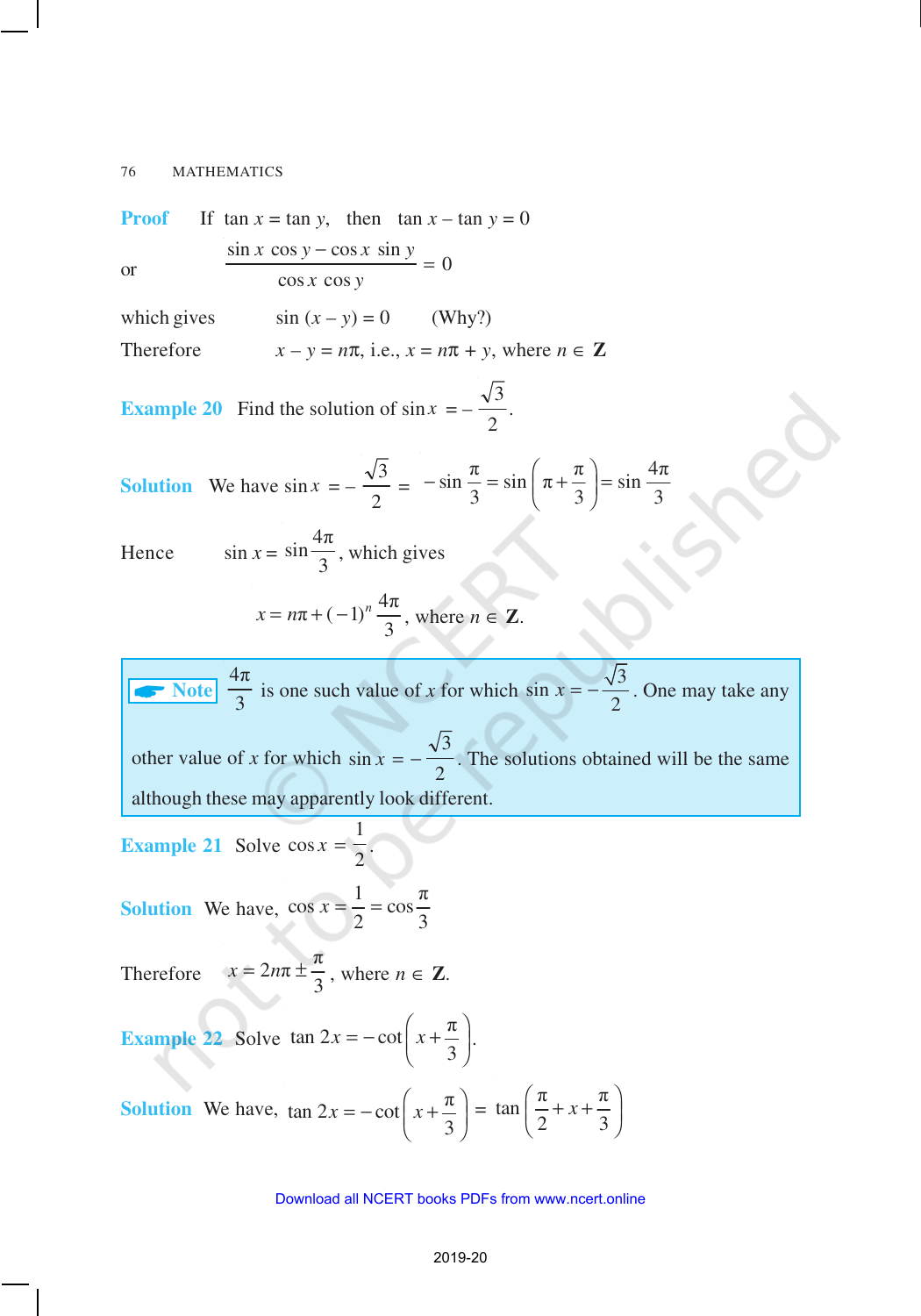or 
$$
\tan 2x = \tan \left(x + \frac{5\pi}{6}\right)
$$

Therefore  $2x = n\pi + x + \frac{5\pi}{6}$  $x = n\pi + x + \frac{5\pi}{6}$ , where  $n \in \mathbb{Z}$ 

> $\pi + \frac{5\pi}{4}$  $x = n\pi + \frac{5n}{6}$ , where  $n \in \mathbb{Z}$ .

**Example 23** Solve sin  $2x - \sin 4x + \sin 6x = 0$ .

**Solution** The equation can be written as  $\sin 6x + \sin 2x - \sin 4x = 0$ or  $2 \sin 4x \cos 2x - \sin 4x = 0$ i.e.  $\sin 4x(2\cos 2x - 1) = 0$ 

Therefore  $\sin 4x = 0$  or  $\cos 2x = \frac{1}{2}$ 2  $x =$ 

i.e. 
$$
\sin 4x = 0
$$
 or  $\cos 2x = \cos \frac{\pi}{3}$ 

Hence  $4x=n\pi$  or  $2x=2n\pi \pm \frac{\pi}{2}$  $x=n\pi$  or  $2x = 2n\pi \pm \frac{\pi}{3}$ , where  $n \in \mathbb{Z}$ 

i.e.

or

$$
x = \frac{n\pi}{4}
$$
 or  $x = n\pi \pm \frac{\pi}{6}$ , where  $n \in \mathbb{Z}$ .

**Example 24** Solve  $2 \cos^2 x + 3 \sin x = 0$ 

**Solution** The equation can be written as

 $2(1-\sin^2 x) + 3\sin x = 0$ or  $2\sin^2 x - 3\sin x - 2 = 0$ 

or  $(2\sin x + 1)(\sin x - 2) = 0$ 

Hence  $\sin x =$ 1  $-\frac{1}{2}$  or  $\sin x = 2$ But  $\sin x = 2$  is not possible (Why?) Therefore  $\sin x =$ 1  $-\frac{1}{2}$  =  $\sin \frac{7\pi}{6}$  $\frac{1}{6}$ .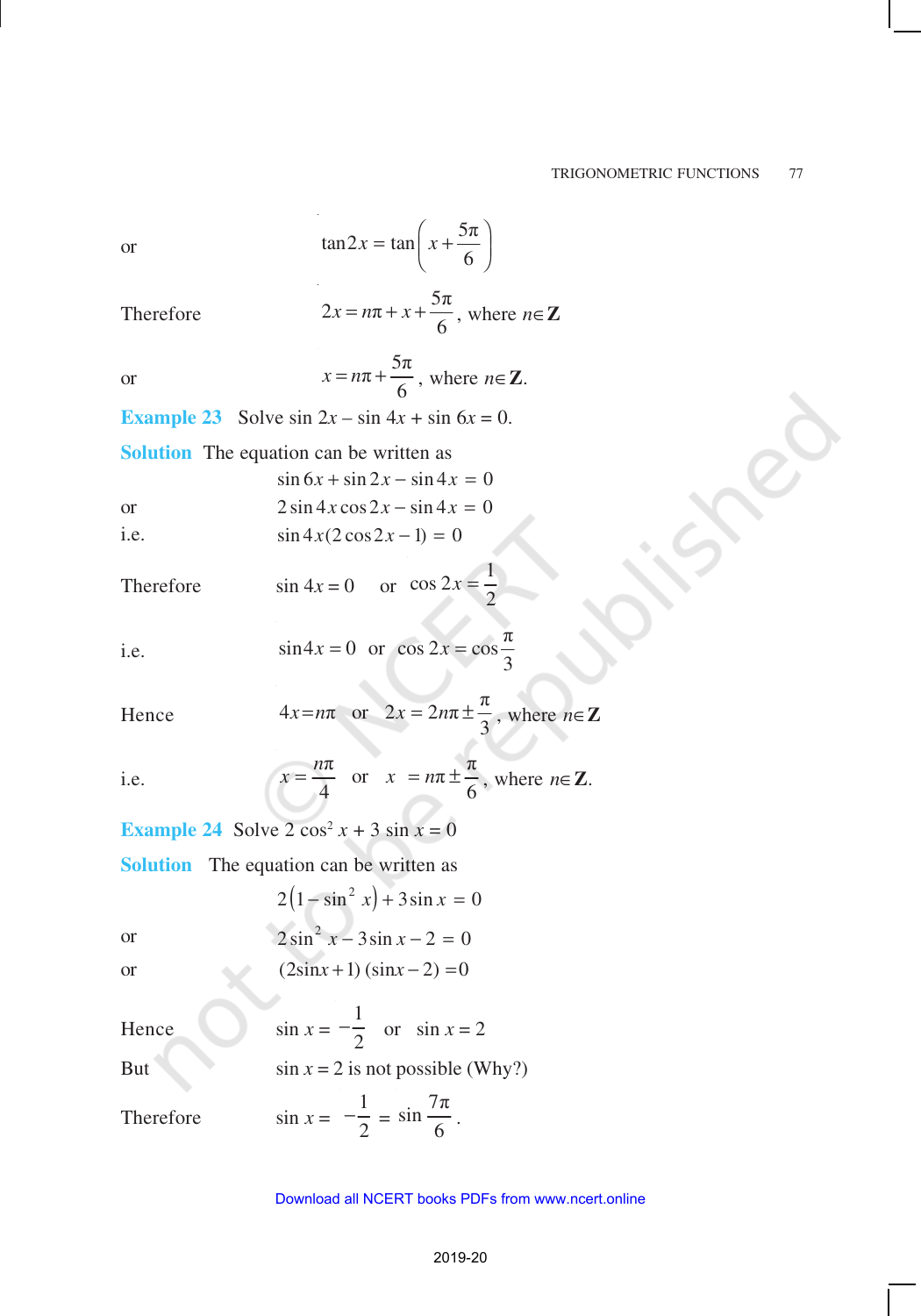Hence, the solution is given by

$$
x = n\pi + (-1)^n \frac{7\pi}{6}
$$
, where  $n \in \mathbb{Z}$ .

**EXERCISE 3.4**

Find the principal and general solutions of the following equations:

**1.**  $\tan x = \sqrt{3}$  **2.**  $\sec x = 2$ **3.** cot  $x = -\sqrt{3}$  **4.** cosec  $x = -2$ 

Find the general solution for each of the following equations:

- **5.**  $\cos 4 x = \cos 2x$  **6.**  $\cos 3x + \cos x \cos 2x = 0$ **7.**  $\sin 2x + \cos x = 0$ 8.  $sec^2 2x = 1 - tan 2x$
- **9.**  $\sin x + \sin 3x + \sin 5x = 0$

# *Miscellaneous Examples*

**Example 25** If  $\sin x =$ 3  $\frac{3}{5}$ , cos *y* =  $-\frac{12}{13}$  $\frac{1}{13}$ , where *x* and *y* both lie in second quadrant,

find the value of  $sin(x + y)$ .

**Solution** We know that  
\n
$$
\sin (x + y) = \sin x \cos y + \cos x \sin y
$$
 ... (1)  
\nNow  $\cos^2 x = 1 - \sin^2 x = 1 - \frac{9}{25} = \frac{16}{25}$ 

25

Therefore  $\cos x = \pm \frac{4}{5}$  $\frac{1}{5}$ .

Since *x* lies in second quadrant, cos *x* is negative.

5

 $\frac{1}{13}$ .

Hence  $\cos x = -\frac{4}{5}$ 

Now  $\sin^2 y = 1 - \cos^2 y = 1 -$ 144 169 25 169 =

i.e.  $\sin y = \pm \frac{5}{10}$ 

Since *y* lies in second quadrant, hence sin *y* is positive. Therefore, sin *y* = 5  $\frac{1}{13}$ . Substituting the values of  $\sin x$ ,  $\sin y$ ,  $\cos x$  and  $\cos y$  in (1), we get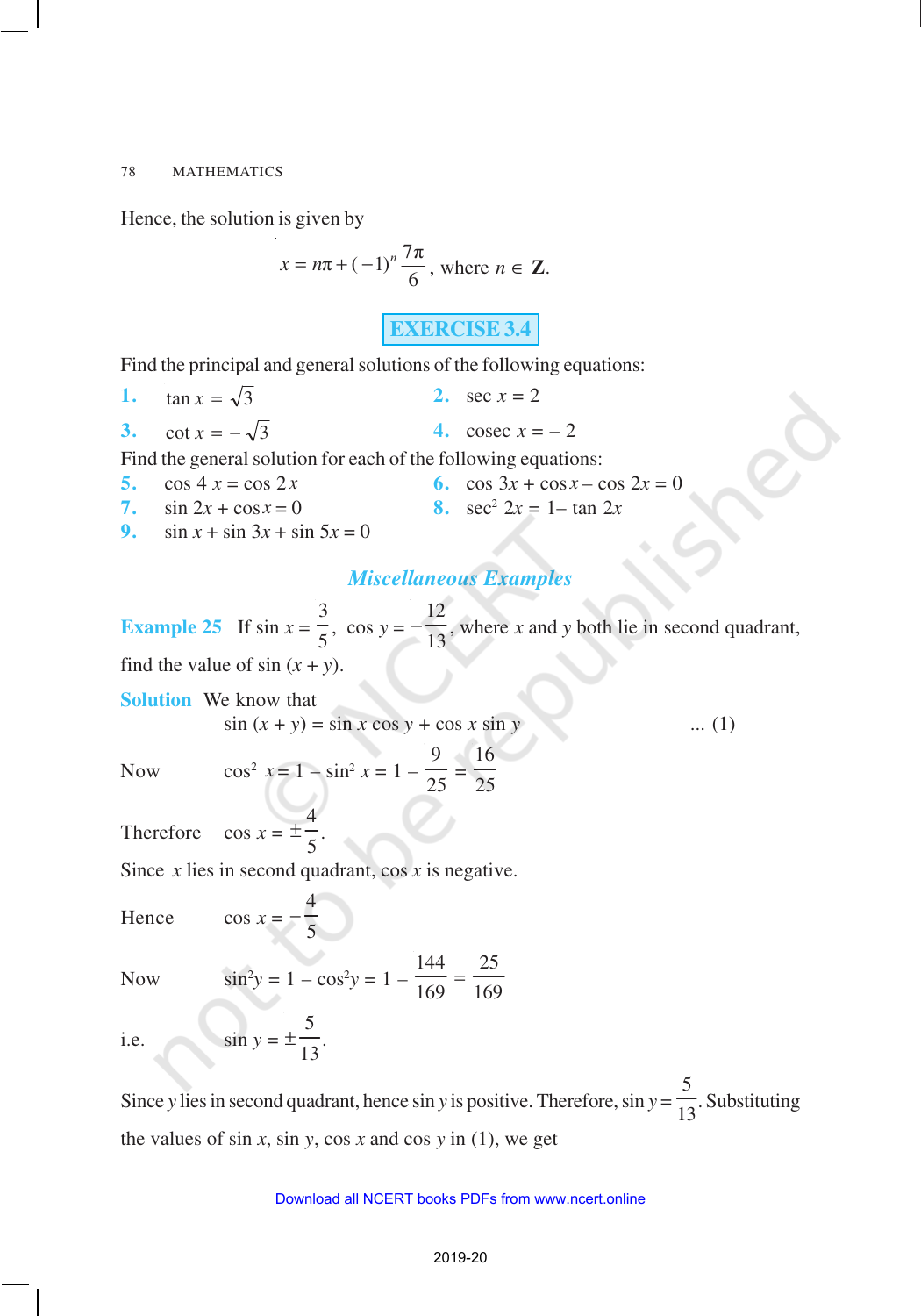$$
\sin(x+y) = \frac{3}{5} \times \left(-\frac{12}{13}\right) + \left(-\frac{4}{5}\right) \times \frac{5}{13} = -\frac{36}{65} - \frac{20}{65} = -\frac{56}{65}.
$$

**Example 26** Prove that

$$
\cos 2x \cos \frac{x}{2} - \cos 3x \cos \frac{9x}{2} = \sin 5x \sin \frac{5x}{2}.
$$

**Solution** We have

L.H.S. = 
$$
\frac{1}{2} \left[ 2\cos 2x \cos \frac{x}{2} - 2\cos \frac{9x}{2} \cos 3x \right]
$$
  
\n=  $\frac{1}{2} \left[ \cos \left( 2x + \frac{x}{2} \right) + \cos \left( 2x - \frac{x}{2} \right) - \cos \left( \frac{9x}{2} + 3x \right) - \cos \left( \frac{9x}{2} - 3x \right) \right]$   
\n=  $\frac{1}{2} \left[ \cos \frac{5x}{2} + \cos \frac{3x}{2} - \cos \frac{15x}{2} - \cos \frac{3x}{2} \right] = \frac{1}{2} \left[ \cos \frac{5x}{2} - \cos \frac{15x}{2} \right]$   
\n=  $\frac{1}{2} \left[ -2\sin \left( \frac{5x}{2} + \frac{15x}{2} \right) \sin \left( \frac{5x}{2} - \frac{15x}{2} \right) \right]$ 

$$
= -\sin 5x \sin \left(-\frac{3x}{2}\right) = \sin 5x \sin \frac{3x}{2} = \text{R.H.S.}
$$

**Example 27** Find the value of tan π  $\frac{1}{8}$ .

**Solution** Let 
$$
x = \frac{\pi}{8}
$$
. Then  $2x = \frac{\pi}{4}$ .

Now

$$
\tan 2x = \frac{2 \tan x}{1 - \tan^2 x}
$$

 $\frac{\pi}{9} = \frac{2\tan\frac{\pi}{8}}{8}$  $\frac{1}{4} = \frac{1}{1 - \tan^2 \frac{\pi}{2}}$ 

−

π

8

or  $\tan \frac{\pi}{4} = \frac{8}{1 + \tan^2 \theta}$ 

Let 
$$
y = \tan \frac{\pi}{8}
$$
. Then  $1 = \frac{2y}{1 - y^2}$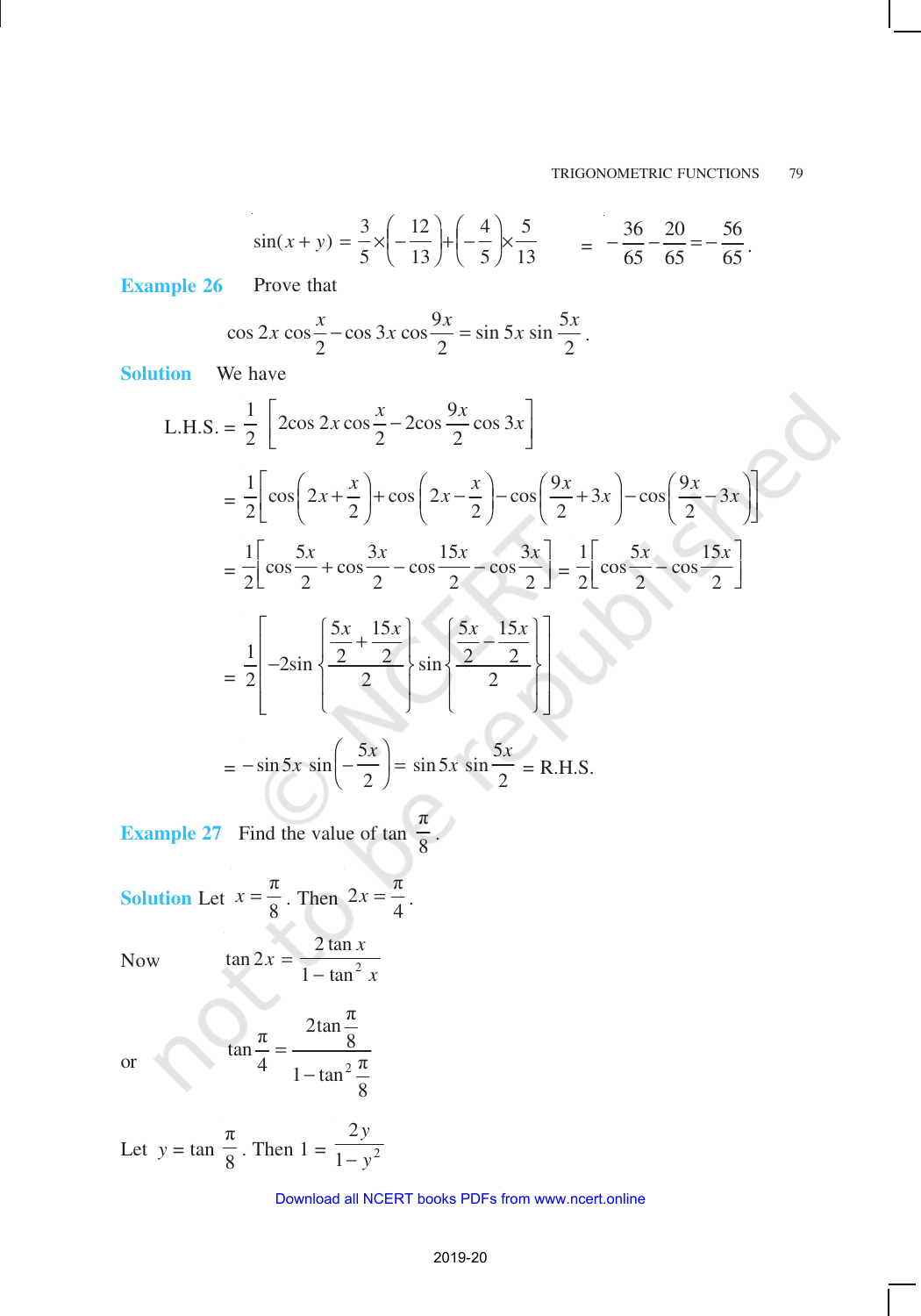$$
y^2 + 2y - 1 = 0
$$

Therefore

$$
y = \frac{-2 \pm 2\sqrt{2}}{2} = -1 \pm \sqrt{2}
$$

Since π  $\frac{\pi}{8}$  lies in the first quadrant, *y* = tan π  $\frac{1}{8}$  is positve. Hence

$$
\tan\frac{\pi}{8} = \sqrt{2} - 1.
$$

**Example 28** If  $\tan x = \frac{3}{4}, \pi < x < \frac{3\pi}{2}$  $x = \frac{3}{4}$ ,  $\pi < x < \frac{3\pi}{2}$ , find the value of  $\sin \frac{x}{2}$  $\frac{1}{2}$ , cos *x*  $\frac{1}{2}$  and tan *x*  $\frac{1}{2}$ .

**Solution** Since  $\pi < x < \frac{3\pi}{2}$  $\lt x \lt \frac{3\pi}{2}$ , cos *x* is negative.

Also

$$
\frac{\pi}{2} < \frac{x}{2} < \frac{3\pi}{4} \, .
$$

Therefore, sin *x*  $\frac{1}{2}$  is positive and cos *x*  $\frac{1}{2}$  is negative.

Now  $\sec^2 x = 1 + \tan^2 x = 1$ 9 16 25 16  $+ - =$ 

Therefore  $\cos^2 x =$ 16  $\frac{1}{25}$  or cos *x* = 4 5 *–* (Why?)

> 2  $\sin^2$ *x*  $= 1 - \cos x = 1$  $+\frac{1}{5} = \frac{2}{5}.$

Therefore

Now

*x*  $\frac{1}{2}$  = 9 10 or sin *x*  $\frac{1}{2}$  = 3  $\frac{1}{10}$  (Why?) Again 2cos<sup>2</sup> *x*  $\frac{x}{2} = 1 + \cos x = 1$ 4 5 1 5  $-\frac{1}{r}$  = Therefore *x*  $\frac{1}{2}$  = 1 10

4 5 9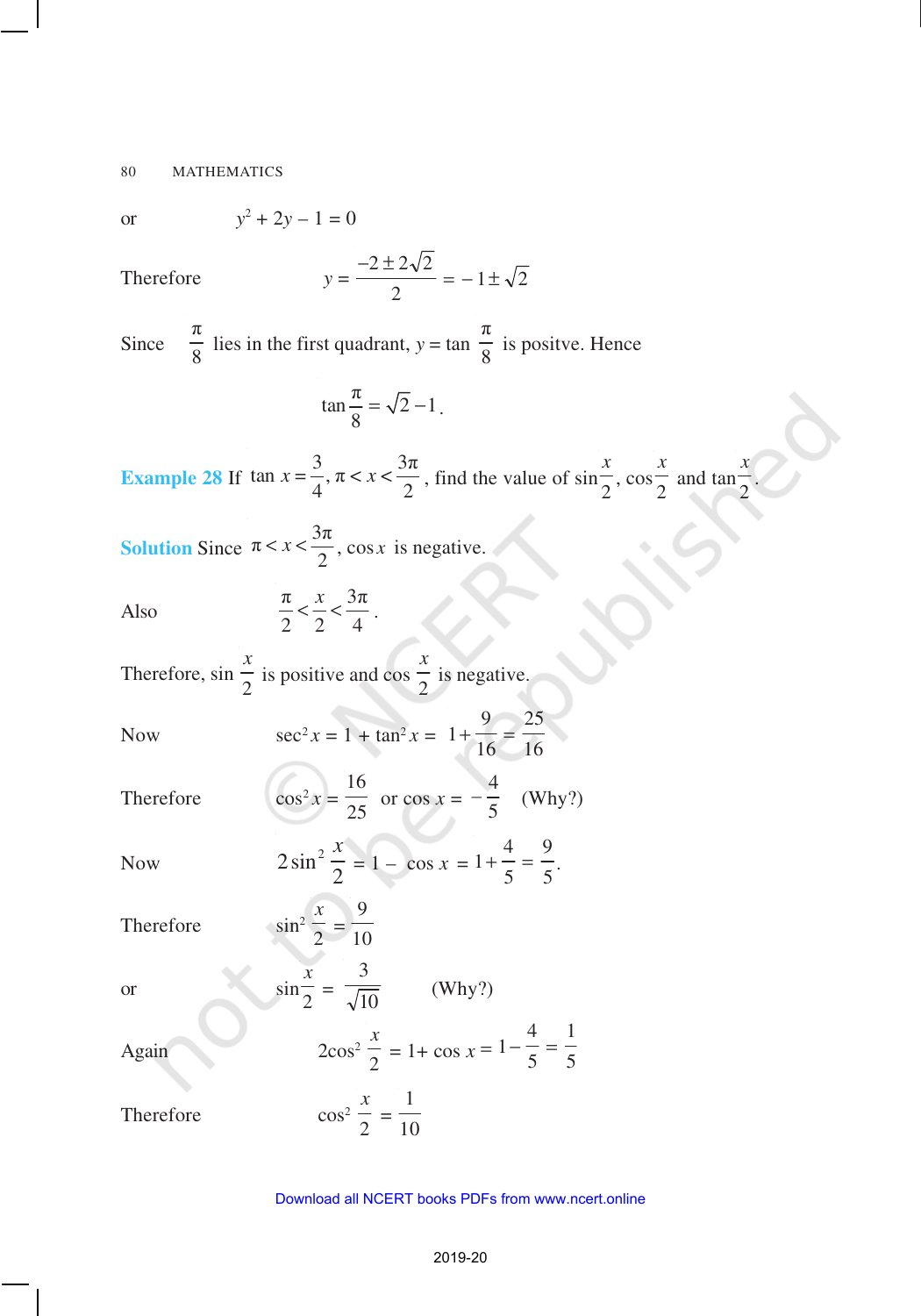.

$$
\quad \text{or} \quad
$$

or 
$$
\cos \frac{x}{2} = -\frac{1}{\sqrt{10}}
$$
 (Why?)  
\nHence  $\tan \frac{x}{2} = \frac{\sin \frac{x}{2}}{\cos \frac{x}{2}} = \frac{3}{\sqrt{10}} \times \left(\frac{-\sqrt{10}}{1}\right) = -3.$ 

Hence

Example 29 Prove that 
$$
\cos^2 x + \cos^2 \left(x + \frac{\pi}{3}\right) + \cos^2 \left(x - \frac{\pi}{3}\right) = \frac{3}{2}
$$
.

**Solution** We have

L.H.S. 
$$
= \frac{1+\cos 2x}{2} + \frac{1+\cos \left(2x + \frac{2\pi}{3}\right)}{2} + \frac{1+\cos \left(2x - \frac{2\pi}{3}\right)}{2}
$$

$$
= \frac{1}{2} \left[3 + \cos 2x + \cos \left(2x + \frac{2\pi}{3}\right) + \cos \left(2x - \frac{2\pi}{3}\right)\right]
$$

$$
= \frac{1}{2} \left[3 + \cos 2x + 2\cos 2x \cos \left(\frac{2\pi}{3}\right)\right]
$$

$$
= \frac{1}{2} \left[3 + \cos 2x + 2\cos 2x \cos \left(\frac{\pi}{3}\right)\right]
$$

$$
= \frac{1}{2} \left[3 + \cos 2x - 2\cos 2x \cos \frac{\pi}{3}\right]
$$

$$
= \frac{1}{2} \left[3 + \cos 2x - \cos 2x\right] = \frac{3}{2} = \text{R.H.S.}
$$

# *Miscellaneous Exercise on Chapter 3*

Prove that:

1. 
$$
2\cos\frac{\pi}{13}\cos\frac{9\pi}{13} + \cos\frac{3\pi}{13} + \cos\frac{5\pi}{13} = 0
$$

**2.** (sin  $3x + \sin x$ )  $\sin x + (\cos 3x - \cos x) \cos x = 0$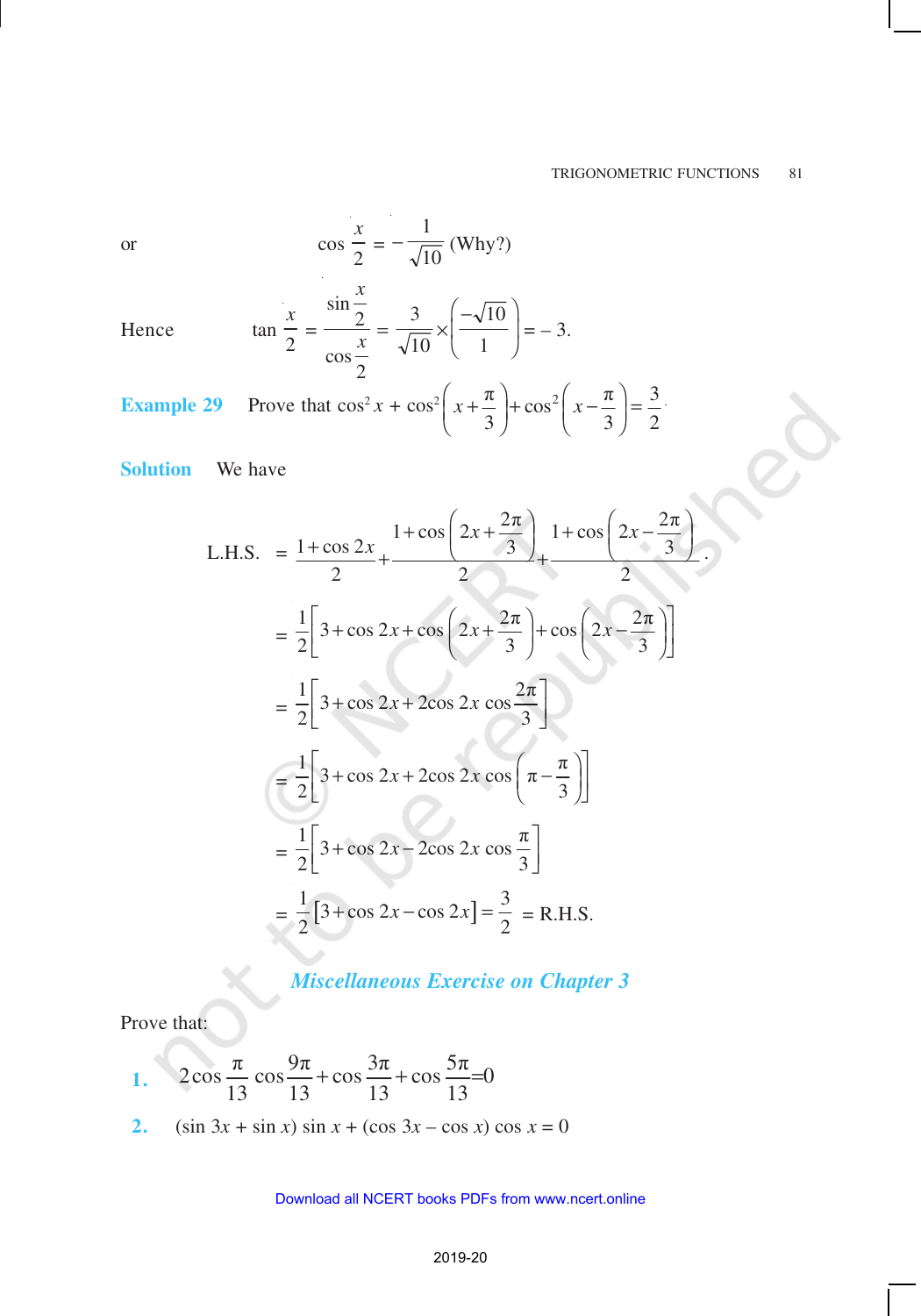3. 
$$
(\cos x + \cos y)^2 + (\sin x - \sin y)^2 = 4 \cos^2 \frac{x + y}{2}
$$
  
\n4.  $(\cos x - \cos y)^2 + (\sin x - \sin y)^2 = 4 \sin^2 \frac{x - y}{2}$   
\n5.  $\sin x + \sin 3x + \sin 5x + \sin 7x = 4 \cos x \cos 2x \sin 4x$   
\n6.  $\frac{(\sin 7x + \sin 5x) + (\sin 9x + \sin 3x)}{(\cos 7x + \cos 5x) + (\cos 9x + \cos 3x)} = \tan 6x$   
\n7.  $\sin 3x + \sin 2x - \sin x = 4 \sin x \cos \frac{x}{2} \cos \frac{3x}{2}$   
\nFind  $\sin \frac{x}{2}$ ,  $\cos \frac{x}{2}$  and  $\tan \frac{x}{2}$  in each of the following :  
\n8.  $\tan x = -\frac{4}{3}$ , *x* in quadrant II  
\n9.  $\cos x = -\frac{1}{3}$ , *x* in quadrant III  
\n10.  $\sin x = \frac{1}{4}$ , *x* in quadrant II

# *Summary*

- ®If in a circle of radius *r*, an arc of length *l* subtends an angle of θ radians, then *l = r* θ
- Radian measure =  $\frac{\pi}{18}$  $\frac{\pi}{180}$   $\times$  Degree measure
- $\bullet$  Degree measure =  $\frac{180}{15}$  $\frac{30}{\pi}$  Radian measure
- $\cos^2 x + \sin^2 x = 1$
- $1 + \tan^2 x = \sec^2 x$
- $\triangle$  1 + cot<sup>2</sup>x = cosec<sup>2</sup>x
- $\cos(2n\pi + x) = \cos x$
- $\sin(2n\pi + x) = \sin x$

$$
\bullet \sin(-x) = -\sin x
$$

 $\cos(-x) = \cos x$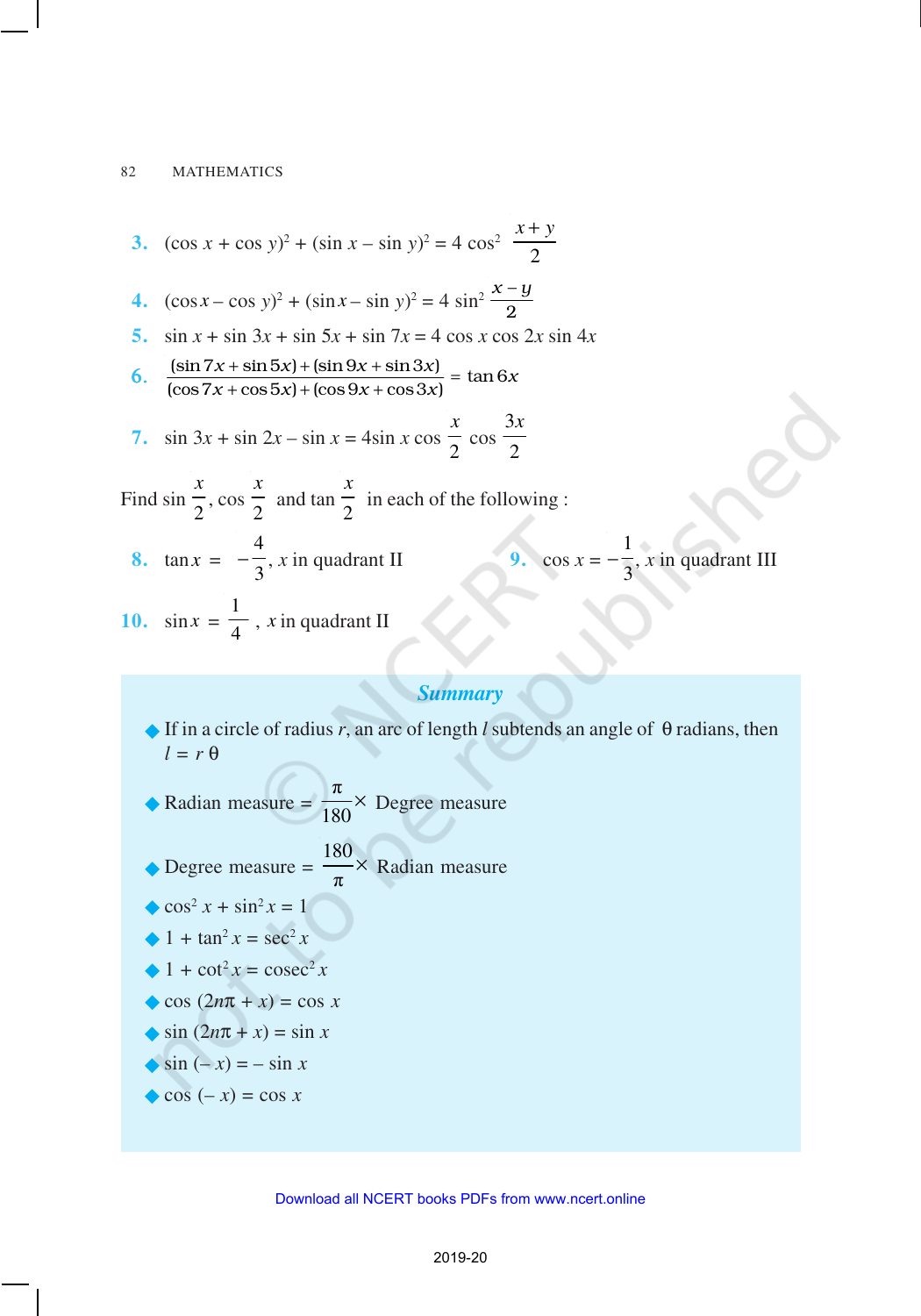*– x x*

$$
\begin{aligned}\n\bullet \cos(x + y) &= \cos x \cos y - \sin x \sin y \\
\bullet \cos(x - y) &= \cos x \cos y + \sin x \sin y \\
\bullet \cos\left(\frac{\pi}{2} - x\right) &= \sin x \\
\bullet \sin\left(\frac{\pi}{2} - x\right) &= \cos x \\
\bullet \sin(x + y) &= \sin x \cos y + \cos x \sin y \\
\bullet \sin(x - y) &= \sin x \cos y - \cos x \sin y \\
\bullet \cos\left(\frac{\pi}{2} + x\right) &= -\sin x \\
\cos(\pi - x) &= -\cos x \\
\text{cos}(\pi + x) &= -\cos x \\
\text{cos}(\pi - x) &= -\cos x \\
\text{cos}(\pi - x) &= \cos x \\
\text{cos}(\pi - x) &= \cos x \\
\text{sin}(\pi - x) &= -\sin x \\
\text{cos}(\pi - x) &= -\sin x \\
\text{cos}(\pi - x) &= \cos x \\
\text{sin}(\pi - x) &= -\sin x \\
\text{sin}(\pi - x) &= -\sin x \\
\text{sin}(\pi - x) &= -\sin x \\
\text{cos}(\pi - x) &= -\sin x \\
\text{cos}(\pi - x) &= \cos x \\
\text{sin}(\pi - x) &= -\sin x \\
\text{sin}(\pi - x) &= -\sin x \\
\text{sin}(\pi - x) &= -\sin x \\
\text{sin}(\pi - x) &= -\sin x \\
\text{sin}(\pi - x) &= -\sin x \\
\text{cos}(\pi - x) &= -\sin x \\
\text{cos}(\pi - x) &= -\sin x \\
\text{cos}(\pi - x) &= -\sin x \\
\text{cos}(\pi - x) &= -\sin x \\
\text{cos}(\pi - x) &= -\sin x \\
\text{cos}(\pi - x) &= -\sin x \\
\text{cos}(\pi - x) &= -\sin x \\
\text{cos}(\pi - x) &= -\sin x \\
\text{cos}(\pi - x) &= -\cos x \\
\text{cos}(\pi - x) &= -\cos x \\
\text{cos}(\pi - x) &= -\cos x \\
\text{cos}(\pi - x) &= -\cos x \\
\text{cos}(\pi -
$$

• If none of the angles *x*, *y* and  $(x \pm y)$  is an odd multiple of  $\frac{\pi}{2}$  $\frac{1}{2}$ , then

$$
\tan (x + y) = \frac{\tan x + \tan y}{1 - \tan x \tan y}
$$
  
 
$$
\tan (x - y) = \frac{\tan x - \tan y}{1 + \tan x \tan y}
$$

 $\blacklozenge$  If none of the angles *x*, *y* and  $(x \pm y)$  is a multiple of  $\pi$ , then

$$
\cot (x + y) = \frac{\cot x \cot y - 1}{\cot y + \cot x}
$$
  
\n
$$
\text{cot} (x - y) = \frac{\cot x \cot y + 1}{\cot y - \cot x}
$$
  
\n
$$
\text{cos } 2x = \cos^2 x - \sin^2 x = 2\cos^2 x - 1 = 1 - 2\sin^2 x = \frac{1 - \tan^2 x}{1 + \tan^2 x}
$$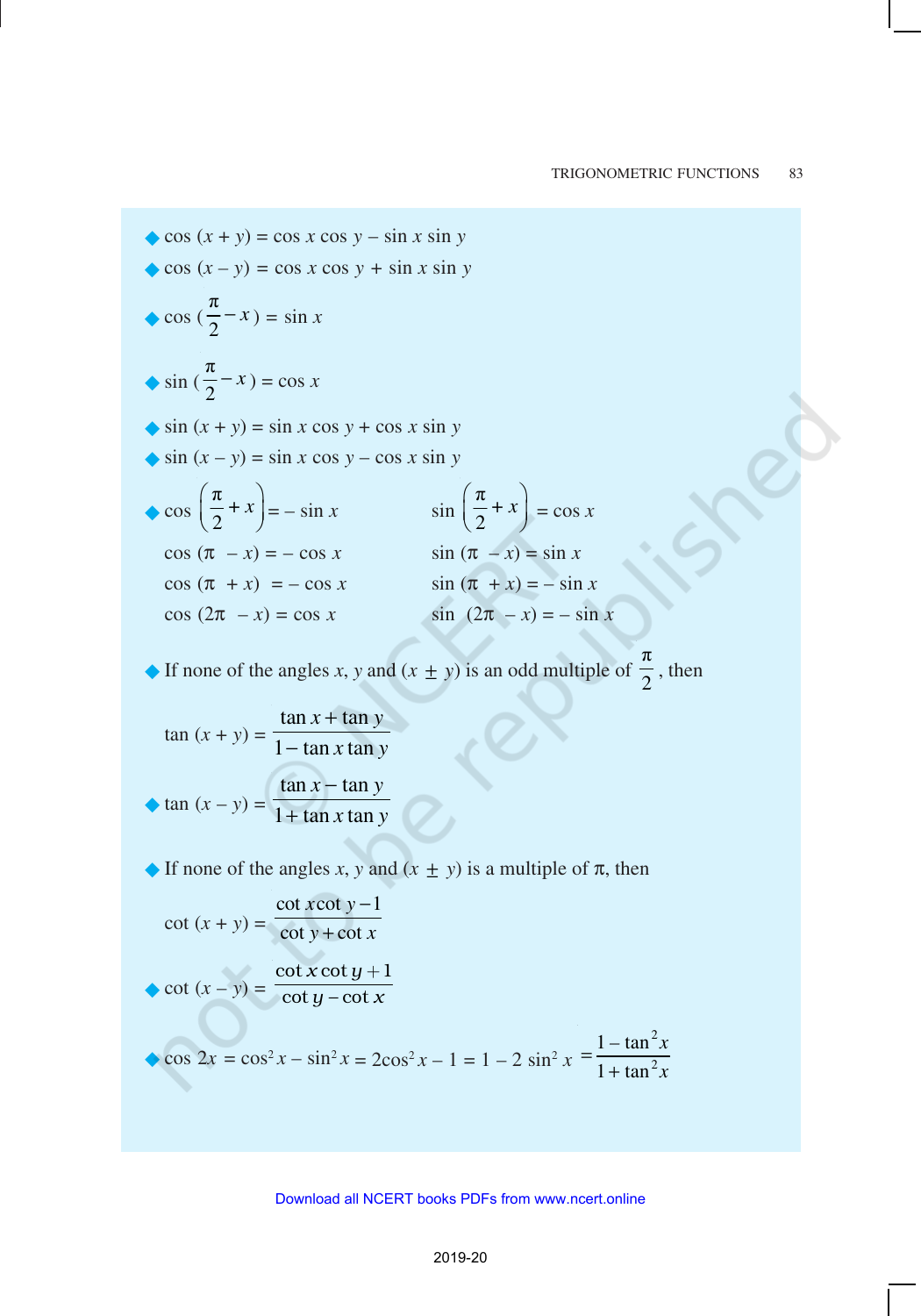$$
\begin{aligned}\n\bullet \sin 2x &= 2 \sin x \cos x = \frac{2 \tan x}{1 + \tan^2 x} \\
\bullet \tan 2x &= \frac{2 \tan x}{1 - \tan^2 x} \\
\bullet \sin 3x &= 3 \sin x - 4 \sin^3 x \\
\bullet \cos 3x &= 4 \cos^3 x - 3 \cos x \\
\bullet \tan 3x &= \frac{3 \tan x - \tan^3 x}{1 - 3 \tan^2 x} \\
\bullet \text{ (i) } \cos x + \cos y &= 2 \cos \frac{x + y}{2} \cos \frac{x - y}{2} \\
\bullet \text{ (ii) } \cos x - \cos y &= -2 \sin \frac{x + y}{2} \sin \frac{x - y}{2} \\
\bullet \text{ (iii) } \sin x + \sin y &= 2 \sin \frac{x + y}{2} \cos \frac{x - y}{2} \\
\bullet \text{ (i) } 2 \cos x \cos y &= \cos (x + y) + \cos (x - y) \\
\bullet \text{ (ii) } -2 \sin x \sin y &= \cos (x + y) - \cos (x - y) \\
\bullet \text{ (iii) } 2 \sin x \cos y &= \sin (x + y) + \sin (x - y) \\
\bullet \text{ (iv) } 2 \cos x \sin y &= \sin (x + y) + \sin (x - y) \\
\bullet \text{ (iv) } 2 \cos x \sin y &= \sin (x + y) - \sin (x - y).\n\end{aligned}
$$
\n
$$
\begin{aligned}\n\bullet \sin x &= 0 \text{ gives } x = n\pi, \text{ where } n \in \mathbb{Z}.\n\end{aligned}
$$
\n
$$
\begin{aligned}\n\bullet \cos x &= 0 \text{ gives } x = n\pi, \text{ where } n \in \mathbb{Z}.\n\end{aligned}
$$
\n
$$
\begin{aligned}\n\bullet \cos x &= 0 \text{ gives } x = n\pi, \text{ where } n \in \mathbb{Z}.\n\end{aligned}
$$
\n
$$
\begin{aligned}\n\bullet \sin 2x &= 2 \sin x - 4 \sin^3 x \\
\bullet \cos 2x &= 2 \cos x \\
\bullet \cos x &= 2 \cos \frac{x + y}{2} \cos \frac{x - y}{2} \\
\bullet \sin x &= 2 \sin \frac{x + y}{2} \cos \frac{x - y}{2}\n\end{aligned}
$$
\n
$$
\begin{aligned}\n\bullet \sin 2x &= 2 \sin x - 4 \sin^3 x \\
\bullet \cos 3x &= 4 \cos
$$